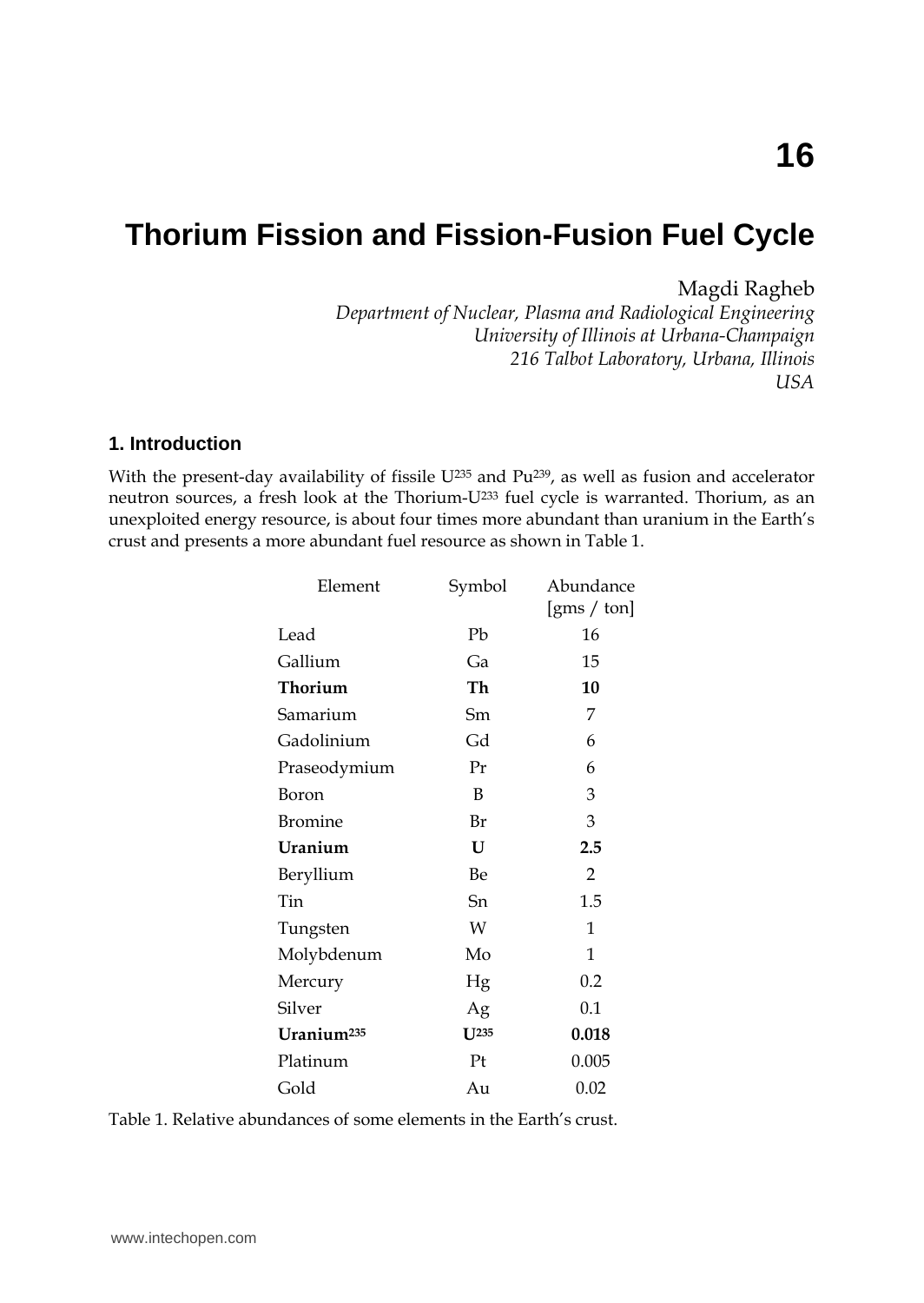

Fig. 1. Thorium dioxide with 1 percent cerium oxide impregnated fabric, Welsbach incandescent gas mantles (left) and  $ThO<sub>2</sub>$  flakes (right). Yttrium compounds now substitute for Th in mantles.

### **2. Properties of thorium**

Thorium (Th) is named after Thor, the Scandinavian god of war. It occurs in nature in the form of a single isotope: Th232. Twelve artificial isotopes are known for Th. It occurs in Thorite, (Th,U)SiO<sub>4</sub> and Thorianite (ThO<sub>2</sub> + UO<sub>2</sub>). It is four times as abundant as uranium and is slightly less abundant than lead.

It can be commercially extracted from the Monazite placer deposit mineral containing 3-22 percent ThO<sub>2</sub> with other rare earth elements or lanthanides. Its large abundance makes it a valuable resource for electrical energy generation with supplies exceeding both coal and uranium combined. This would depend on breeding of the fissile isotope U233 from thorium according to the breeding reactions:

$$
{}_{0}n^{1} + {}_{90}Th^{232} \rightarrow {}_{90}Th^{233} + \gamma
$$
  
\n
$$
{}_{90}Th^{233} \rightarrow {}_{91}Pa^{233} + {}_{1}e^{0} + \nu^{*} + \gamma
$$
  
\n
$$
{}_{91}Pa^{233} \rightarrow {}_{92}U^{233} + {}_{1}e^{0} + \nu^{*} + \gamma
$$
  
\n
$$
{}_{0}n^{1} + {}_{90}Th^{232} \rightarrow {}_{92}U^{233} + 2 {}_{1}e^{0} + 2\nu^{*} + 3\gamma
$$
\n(1)

Together with uranium, its radioactive decay chain leads to the stable Pb208 lead isotope with a half-life of  $1.4 \times 10^{10}$  years for Th<sup>232</sup>. It contributes to the internal heat generation in the Earth, together with other radioactive elements such as U and K40.

As Th<sup>232</sup> decays into the stable Pb<sup>208</sup> isotope, radon<sup>220</sup> or thoron forms in the decay chain. Rn220 has a low boiling point and exists in gaseous form at room temperature. It poses a radiation hazard through its own daughter nuclei and requires adequate ventilation in underground mining. Radon tests are needed to check for its presence in new homes that are possibly built on rocks like granite or sediments like shale or phosphate rock containing significant amounts of thorium. Adequate ventilation of homes that are over-insulated becomes a design consideration in this case.

Thorium, in the metallic form, can be produced by reduction of  $ThO<sub>2</sub>$  using calcium or magnesium. It can also be produced by electrolysis of anhydrous thorium chloride in a fused mixture of Na and K chlorides, by calcium reduction of Th tetrachloride mixed with anhydrous zinc chloride, and by reduction with an alkali metal of Th tetrachloride.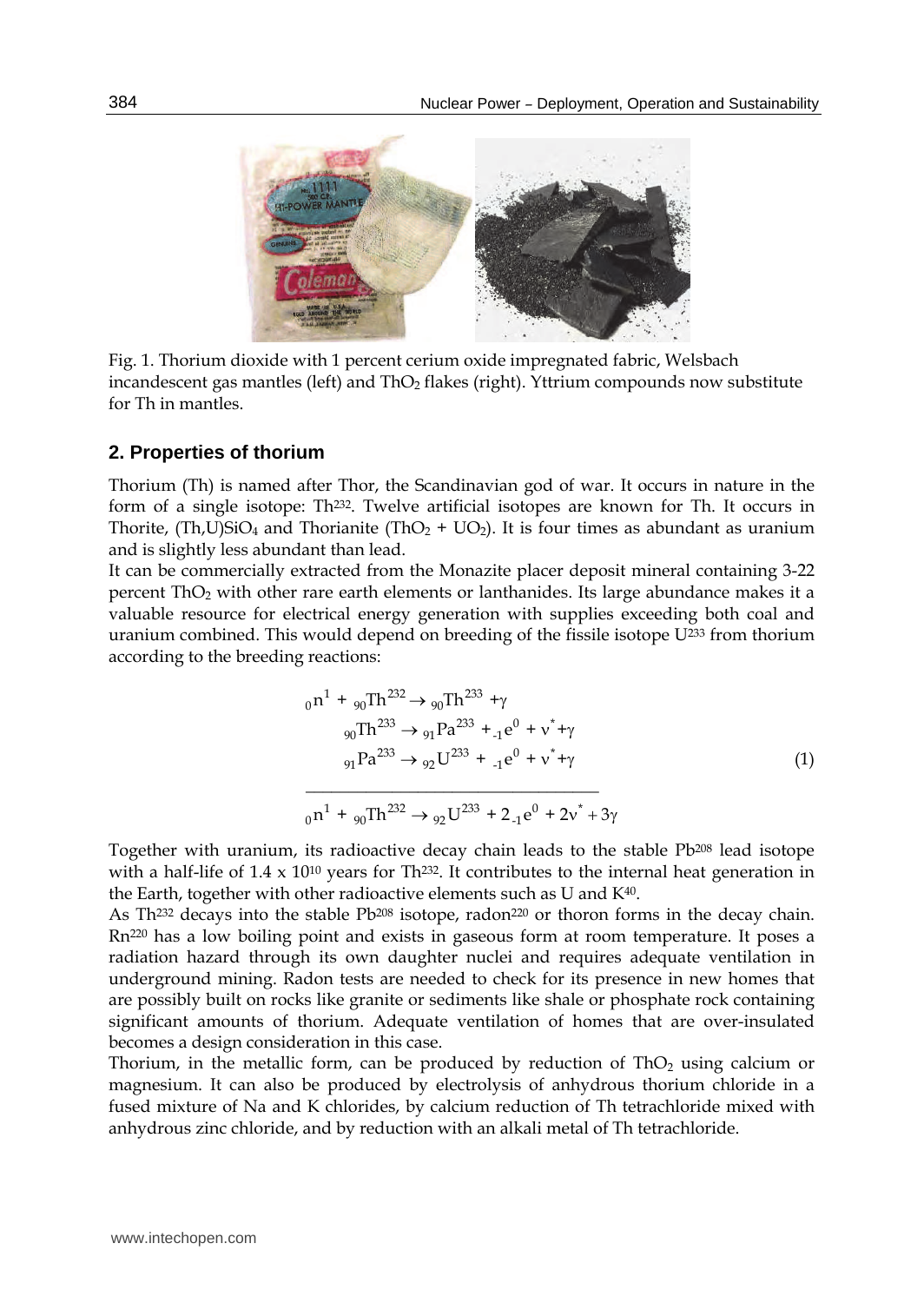Thorium is the second member of the actinides series in the periodic table of the elements. When pure, it is soft and ductile, can be cold-rolled and drawn and it is a silvery white metal retaining its luster in air for several months. If contaminated by the oxide, it tarnishes in air into a gray then black color oxide (Fig. 1).

Thorium oxide has the highest melting temperature of all the oxides at 3,300 degrees C. Just a few other elements and compounds have a higher melting point such as tungsten and tantalum carbide. Water attacks it slowly, and acids do not attack it except for hydrochloric acid.

Thorium in the powder form is pyrophyric and can burn in air with a bright white light. In portable gas lights the Welsbach mantle is prepared with  $ThO<sub>2</sub>$  with 1 percent cerium oxide and other ingredients (Fig. 1).

As an alloying element in magnesium, it gives high strength and creep resistance at high temperatures.

Tungsten wire and electrodes used in electrical and electronic equipment such as electron guns in x-ray tubes or video screens are coated with Th due to its low work function and associated high electron emission. Its oxide is used to control the grain size of tungsten used in light bulbs and in high temperature laboratory crucibles.

Glasses for lenses in cameras and scientific instruments are doped with Th to give them a high refractive index and low dispersion of light.

In the petroleum industry, it is used as a catalyst in the conversion of ammonia to nitric acid, in oil cracking, and in the production of sulfuric acid.

# **3. Advantages of the thorium fuel cycle**

The following advantages of the thorium fuel cycle over the U235-Pu239 fuel cycle have been suggested:

- 1. Breeding is possible in both the thermal and fast parts of the neutron spectrum with a regeneration factor of  $\eta$  > 2.
- 2. Expanded nuclear fuel resources due to the higher abundance of the fertile  $Th^{232}$  than U238. The USA resources in the state of Idaho are estimated to reach 600,000 tons of 30 percent of Th oxides. The probable reserves amount to 1.5 million tons. There exists about 3,000 tons of already milled thorium in a USA strategic stockpile stored in the state of Nevada.
- 3. Lower nuclear proliferation concerns due to the reduced limited needs for enrichment of the  $U^{235}$  isotope that is needed for starting up the fission cycle and can then be later replaced by the bred U233. The fission-fusion hybrid totally eliminates that need (Bethe, 1978). An attempted U233 weapon test is rumored to have evolved into a fizzle because of the presence of the U232 isotope contaminant concentration and its daughter products could not be reduced to a practical level.
- 4. A superior system of handling fission product wastes than other nuclear technologies and a much lower production of the long-lived transuranic elements as waste. One ton of natural Th232, not requiring enrichment, is needed to power a 1,000 MWe reactor per year compared with about 33 tons of uranium solid fuel to produce the same amount of power. Thorium would be first purified then converted into a fluoride. The same initial fuel loading of one ton/year is discharged primarily as fission products to be disposed of for the fission thorium cycle.
- 5. Ease of separation of the lower volume and short lived fission products for eventual disposal.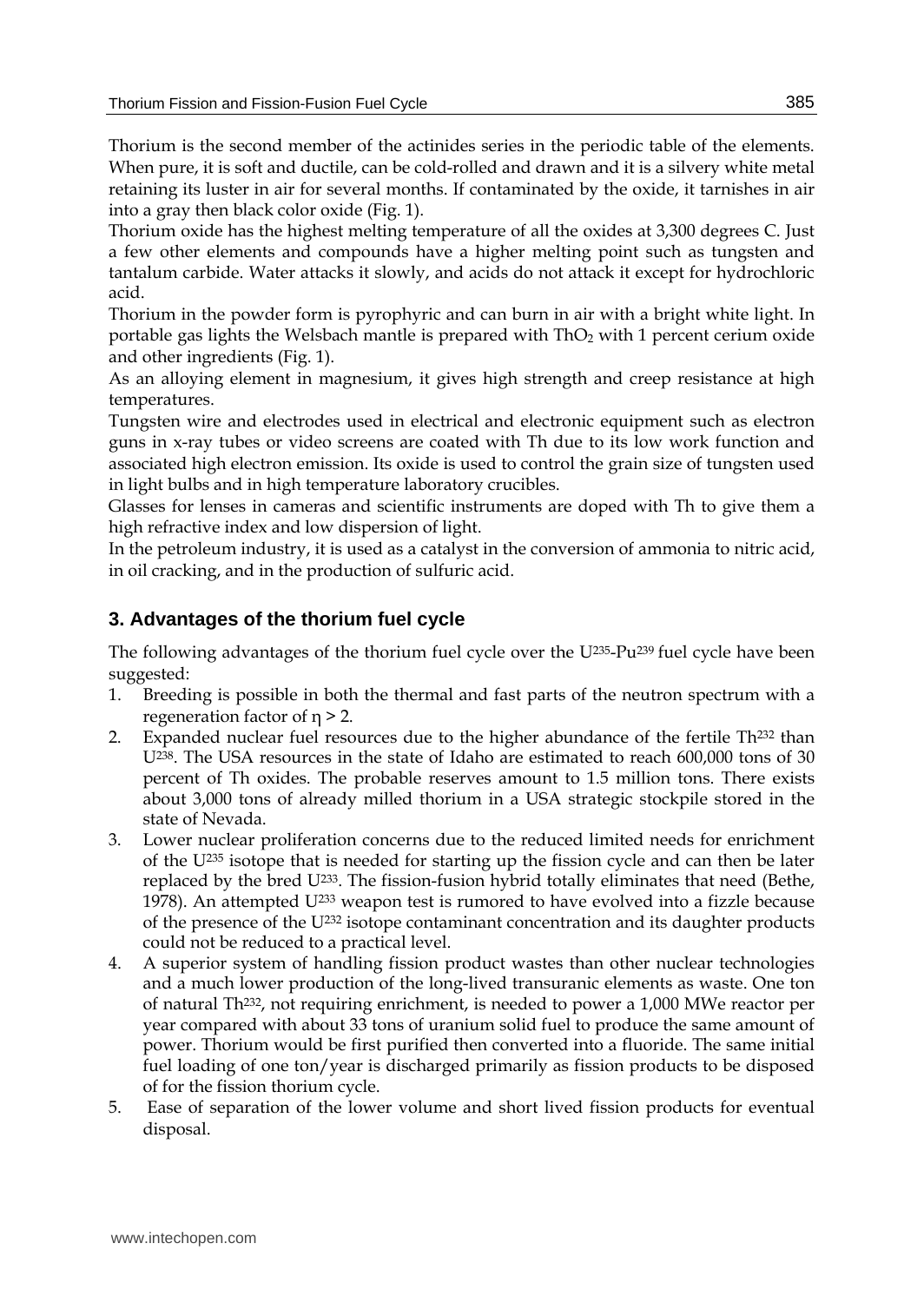

Fig. 2. Regeneration factor as a function of neutron energy for the different fissile isotopes.

- 6. Higher fuel burnup and fuel utilization than the U235-Pu239 cycle.
- 7. Enhanced nuclear safety associated with better temperature and void reactivity coefficients and lower excess reactivity in the core. Upon being drained from its reactor vessel, a thorium molten salt would solidify shutting down the chain reaction,
- 8. With a tailored breeding ratio of unity, a fission thorium fueled reactor can generate its own fuel, after a small amount of fissile fuel is used as an initial loading.
- 9. The operation at high temperature implies higher thermal efficiency with a Brayton gas turbine cycle (thermal efficiency around 40-50 percent) instead of a Joule or Rankine steam cycle (thermal efficiency around 33 percent), and lower waste heat that can be used for process heat for hydrogen production, sea water desalination or space heating. An open air cooled cycle can be contemplated eliminating the need for cooling water and the associated heat exchange equipment in arid areas of the world (Fig. 3.).
- 10. A thorium cycle for base-load electrical operation would provide a perfect match to peak-load cycle wind turbines generation. The produced wind energy can be stored as compressed air which would be used to cool a thorium open cycle reactor, substantially increasing its thermal efficiency, yet not requiring a water supply for cooling.
- 11. The unit powers are scalable over a wide range for different applications such as process heat or electrical production. Small units of 100 MWe of capacity each can be designed, built and combined for larger power needs.
- 12. Operation at atmospheric pressure for a molten salt as a coolant without pressurization implies the use of standard equipment with a lower cost than the equipment operated at a 1,000-2,000 psi high pressure in the Light Water Reactor (LWRs) cycle. Depressurization would cause the pressurized water coolant to flash into steam and a loss of coolant.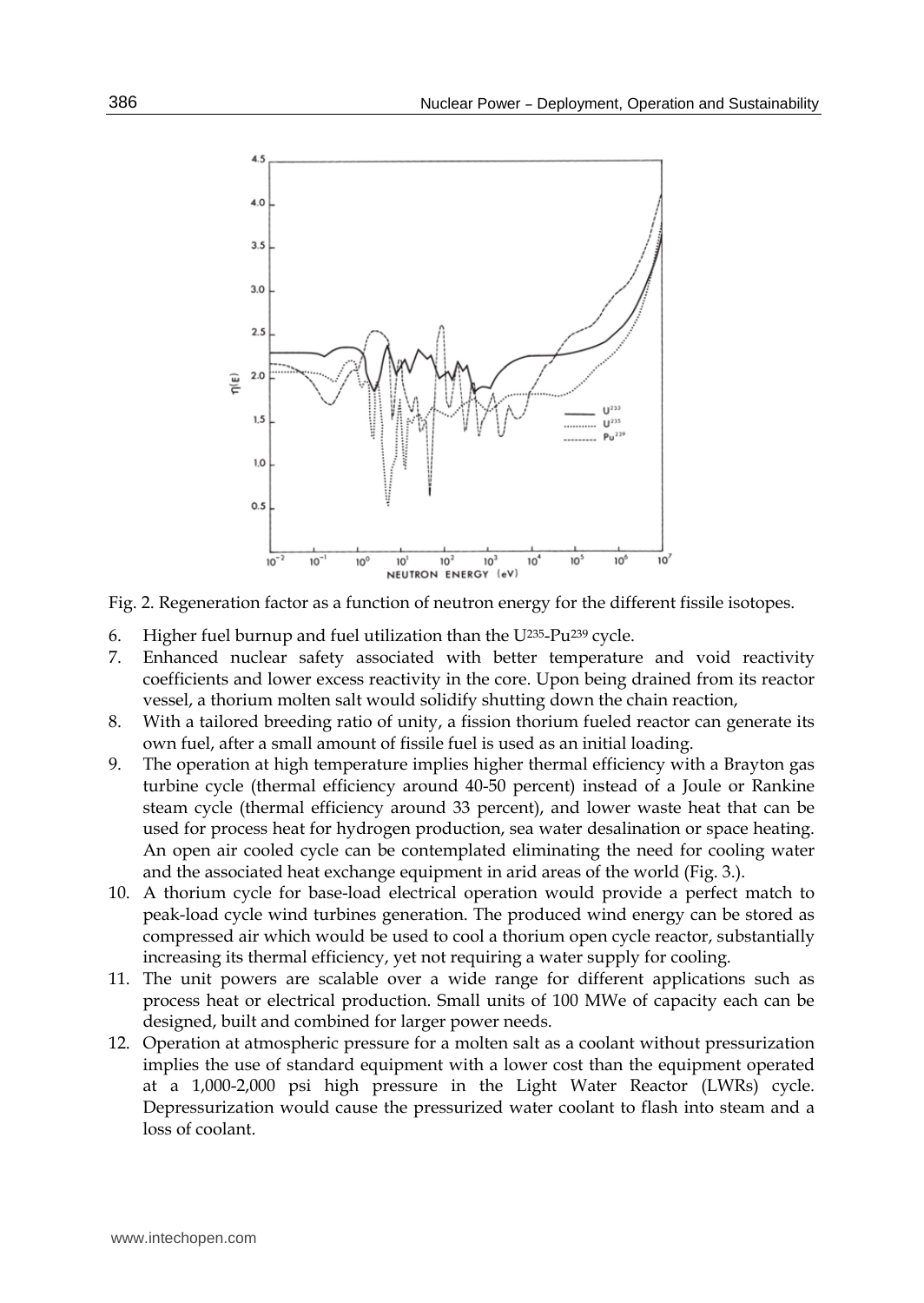- 13. In uranium-fuelled thermal reactors, without breeding, only 0.72 percent or 1/139 of the uranium is burned as  $U^{235}$ . If we assume that about 40 percent of the thorium can be converted into U233 then fissionned, this would lead to an energy efficiency ratio of 139  $x$  0.40 = 55.6 or 5,560 percent more efficient use of the available resource compared with I J235
- 14. Operational experience exists from the Molten Salt reactor experiment (MSRE) at Oak Ridge National Laboratory (ORNL), Tennessee. A thorium fluoride salt was not corrosive to the nickel alloy: Hastelloy-N. Corrosion was caused only from tellurium, a fission product (Ragheb et. al., 1980).



Fig. 3. Dry cooling tower in foreground, wet cooling tower in background in the THTR-300 pebble bed Th reactor, Germany.

Four approaches to a thorium reactor are under consideration:

- 1. Use of a liquid molten Th fluoride salt,
- 2. Use of a pebble bed graphite moderated and He gas cooled reactor,
- 3. The use of a seed and blanket solid fuel with a thermal Light Water Reactor (LWR) cycle,
- 4. A driven system using fusion or accelerator generated neutrons.

# **4. Thorium abundance**

Thorium is four times as abundant than uranium in the Earth's crust and provides a fertile isotope for breeding of the fissile uranium isotope  $U^{233}$  in a thermal or fast neutron spectrum.

In the Shippingport reactor it was used in the oxide form. In the HTGR it was used in metallic form embedded in graphite. The MSBR used graphite as a moderator and hence was a thermal breeder and a chemically stable fluoride salt, eliminating the need to process or to dispose of fabricated solid fuel elements. The fluid fuel allows the separation of the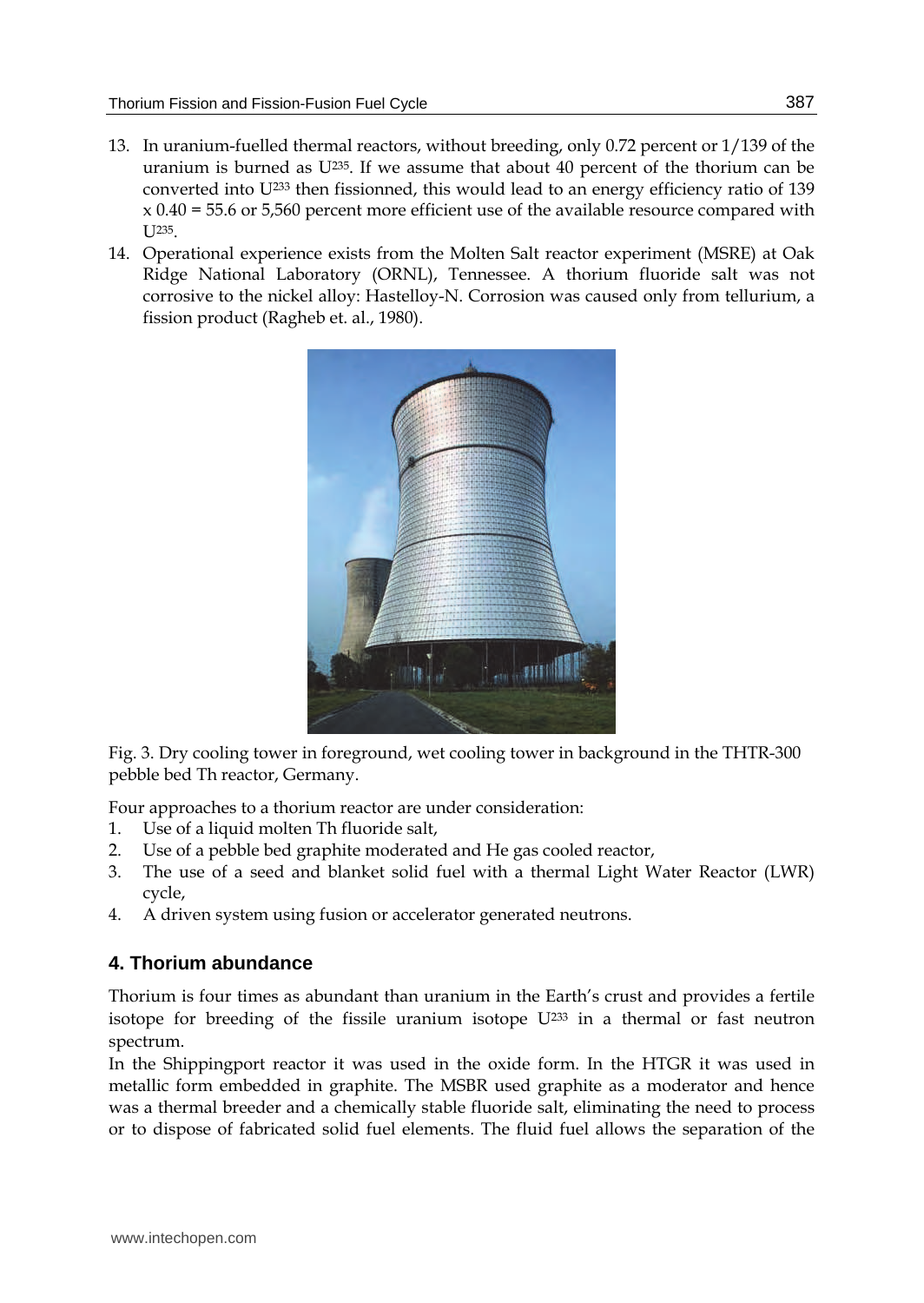stable and radioactive fission products for disposal. It also offers the possibility of burning existing actinides elements and does need an enrichment process like the U235-Pu239 fuel cycle.

Thorium is abundant in the Earth's crust, estimated at 120 trillion tons. The Monazite black sand deposits are composed of 3-22 percent of thorium. It can be extracted from granite rocks and from phosphate rock deposits, rare earths, tin ores, coal and uranium mines tailings.

It has even been suggested that it can be extracted from the ash of coal power plants. A 1,000 MWe coal power plant generates about 13 tons of thorium per year in its ash. Each ton of thorium can in turn generate 1,000 MWe of power in a well optimized thorium reactor. Thus a coal power plant can conceptually fuel 13 thorium plants of its own power. From a different perspective, 1 pound of Th has the energy equivalent of 5,000 tons of coal. There are 31 pounds of Th in 5,000 tons of coal. If the Th were extracted from the coal, it would thus yield 31 times the energy equivalent of the coal.

The calcium sulfate or phospho-gypsum resulting as a waste from phosphorites or phosphate rocks processing into phosphate fertilizer contains substantial amounts of unextracted thorium and uranium.

Uranium mines with brannerite ores generated millions of tons of surface tailings containing thoria and rare earths.

The United States Geological Survey (USGS), as of 2010, estimated that the USA has reserves of 440,000 tons of thorium ore. A large part is located on properties held by Thorium Energy Inc. at Lemhi Pass in Montana and Idaho (Fig. 5). This compares to a previously estimated 160,000 tons for the entire USA.

The next highest global thorium ores estimates are for Australia at 300,000 tons and India with 290,000 tons.

# **5. Thorium primary minerals**

Thorium occurs in several minerals:

- 1. Monazite, (Ce,La,Y,Th)PO<sub>4</sub>, a rare earth-thorium phosphate with 5-5.5 hardness. Its content in Th is 3-22 percent with 14 percent rare earth elements and yttrium. It occurs as a yellowish, reddish-brown to brown, with shades of green, nearly white, yellowish brown and yellow ore. This is the primary source of the world's thorium production. Until World War II, thorium was extracted from Monazite as a primary product for use in products such as camping lamp mantles. After World War II, Monazite has been primarily mined for its rare earth elements content. Thorium was extracted in small amounts and mainly discarded as waste.
- 2. Thorite,  $(Th, U)SiO<sub>4</sub>$  is a thorium-uranium silicate with a 4.5 hardness with yellow, yellow-brown, red-brown, green, and orange to black colors. It shares a 22 percent Th and a 22 percent U content. This ore has been used as a source of uranium, particularly the uranium rich uranothorite, and orangite; an orange colored calcium-rich thorite variety.
- 3. Brocktite, (Ca,Th,Ce)(PO4)H2O.
- 4. Xenotime, (Y,Th)PO<sub>4</sub>.
- 5. Euxenite,  $(Y, Ca, Ce, U, Th)(Nb, Ta, Ti)<sub>2</sub>O<sub>6</sub>.$
- 6. Iron ore, (Fe)-rare earth elements-Th-apatite, Freta deposits at Pea Ridge, Missouri, Mineville, New York, and Scrub Oaks, New Jersey.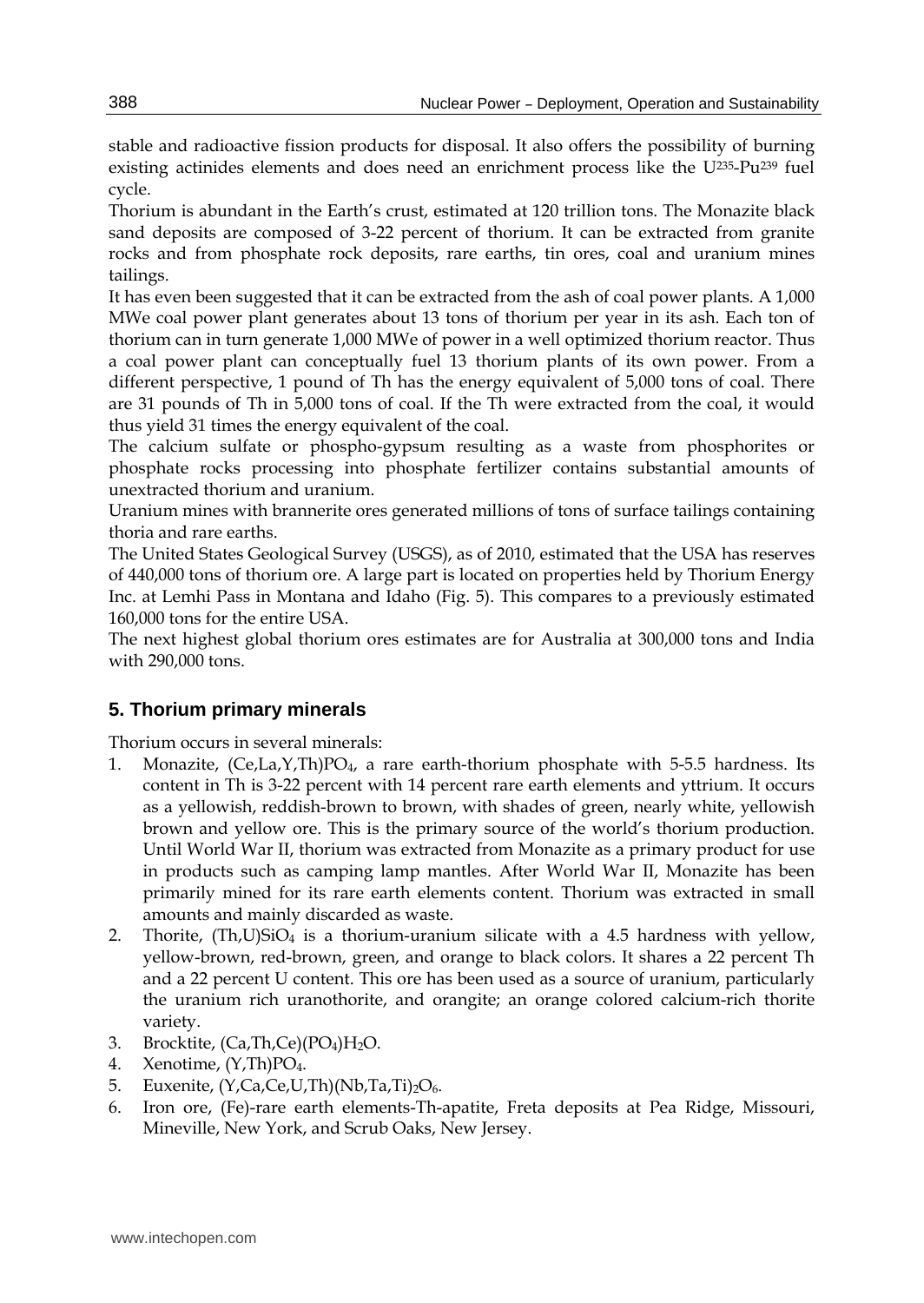| Ore          | Composition                         |
|--------------|-------------------------------------|
| Thorite      | (Th, U)SiO <sub>4</sub>             |
| Thorianite   | $(ThO2 + UO2)$                      |
| Thorogummite | $Th(SiO4)_{1-x} (OH)_{4x}$          |
| Monazite     | (Ce, La, Y, Th)PO <sub>4</sub>      |
| Brocktite    | $(Ca, Th, Ce)(PO4)H2O$              |
| Xenotime     | (Y, Th)PO <sub>4</sub>              |
| Euxenite     | $(Y, Ca, Ce, U, Th)(Nb, Ta, Ti)2O6$ |
| Iron ore     | $Fe + rare$ earths $+ Th$ apatite   |

Table 2. Major Thorium ores compositions.

#### **6. Global and USA thorium resources**

Estimates of the available Th resources vary widely. The largest known resources of Th occur in the USA followed in order by Australia, India, Canada, South Africa, Brazil, and Malaysia.

|           | ThO <sub>2</sub> Reserves | ThO <sub>2</sub> Reserves | Mined    |
|-----------|---------------------------|---------------------------|----------|
|           | [metric tonnes]           | [metric                   | amounts  |
| Country   | <b>USGS</b> estimate      | tonnes]                   | 2007     |
|           | 2010                      | <b>NEA</b> estimate       | [metric  |
|           |                           | ***                       | tonnes]* |
| USA       | 440,000                   | 400,000                   | $**$     |
| Australia | 300,000                   | 489,000                   |          |
| Turkey    |                           | 344,000                   |          |
| India     | 290,000                   | 319,000                   | 5,000    |
| Venezuela |                           | 300,000                   |          |
| Canada    | 100,000                   | 44,000                    |          |
| South     | 35,000                    | 18,000                    |          |
| Africa    |                           |                           |          |
| Brazil    | 16,000                    | 302,000                   | 1,173    |
| Norway    |                           | 132,000                   |          |
| Egypt     |                           | 100,000                   |          |
| Russia    |                           | 75,000                    |          |
| Greenland |                           | 54,000                    |          |
| Canada    |                           | 44,000                    |          |
| Malaysia  | 4,500                     |                           | 800      |
| Other     | 90,000                    | 33,000                    |          |
| countries |                           |                           |          |
| Total     | 1,300,000                 | 2,610,000                 | 6,970    |

\* Average Th content of 6-8 percent.

\*\* Last mined in 1994.

\*\*\*Reasonably assured and inferred resources available at up to \$80/kg Th.

Table 3. Estimated Global Thorium Resources (Van Gosen et. al., 2009).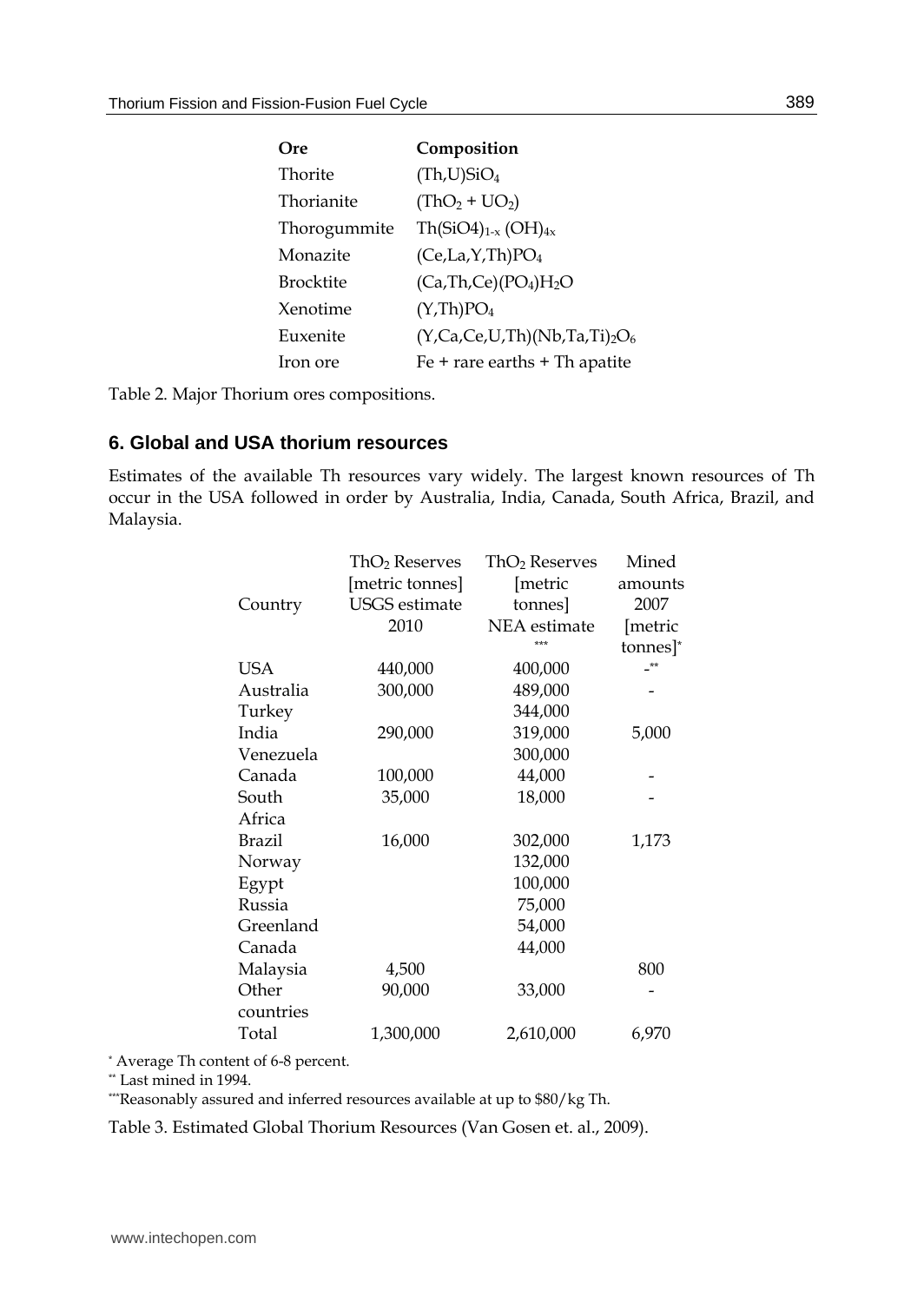The Steenkampskraal Mine in South Africa, located 350 km Northwest of Cape Town was operated by the Anglo American Company as the world's largest producer of Thorium and rare earth elements over the period 1952-1963. It was acquired by the Rare Earth Extraction Company (Rareco).

Concentrated deposits occur as vein deposits, and disseminated deposits occur as massive carbonatite stocks, alkaline intrusions, and black sand placer or alluvial stream and beach deposits.

Carbonatites are rare carbonate igneous rocks formed by magmatic or metasomatic processes. Most of these are composed of 50 percent or higher carbonate minerals such as calcite, dolomite and/or ankerite. They occur near alkaline igneous rocks.

The alkaline igneous rocks, also referred to as alkali rocks, have formed from magmas and fluids so enriched in alkali elements that Na and K bearing minerals form components of the rocks in larger proportion than usual igneous rocks. They are characterized by feldspathoid minerals and/or alkali pyroxenes and amphiboles (Hedrick, 2009).

| Deposit type                | Mining District             | Location        | $ThO2$ reserves  |
|-----------------------------|-----------------------------|-----------------|------------------|
|                             |                             |                 | [metric tonnes]  |
| Vein deposits               | Lehmi Pass district         | Montana-Idaho   | 64,000           |
|                             | Wet Mountain area           | Colorado        | 58,200           |
|                             | Hall Mountain               | Idaho           | 4,150            |
|                             | Iron Hill                   | Colorado        | 1,700 (thorium   |
|                             |                             |                 | veins)           |
|                             |                             |                 | 690 (Carbonatite |
|                             |                             |                 | dikes)           |
|                             | Diamond Creek               | Idaho           |                  |
|                             | <b>Bear Lodge Mountains</b> | Wyoming         |                  |
|                             | Monroe Canyon               | Utah            |                  |
|                             | Mountain Pass district      | California      |                  |
|                             | Quartzite district          | Arizona         |                  |
|                             | Cottonwood area             | Arizona         |                  |
|                             | Gold Hill district          | New Mexico      |                  |
|                             | Capitan Mountain            | New Mexico      |                  |
|                             | Laughlin Peak               | New Mexico      |                  |
|                             | Wausau, Marathon            | Wisconsin       |                  |
|                             | County                      |                 |                  |
|                             | Bokan Mountain              | Alaska          |                  |
| Massive Carbonatite stocks  | Iron Hill                   | Colorado        | 28,200           |
|                             | Mountain Pass               | California      | 8,850            |
| Black Sand Placer, Alluvial | Stream deposits             | North, South    | 4,800            |
| Deposits                    |                             | Carolina        |                  |
|                             | Stream placers              | Idaho           | 9,130            |
|                             | Beach placers               | Florida-Georgia | 14,700           |
| <b>Alkaline Intrusions</b>  | Bear Lodge Mountains        | Wyoming         |                  |
|                             | <b>Hicks Dome</b>           | Illinois        |                  |
| Total, USA                  |                             |                 | 194,420          |

Table 4. Locations of USA major ThO<sub>2</sub> proven reserves (Hedrick, 2009).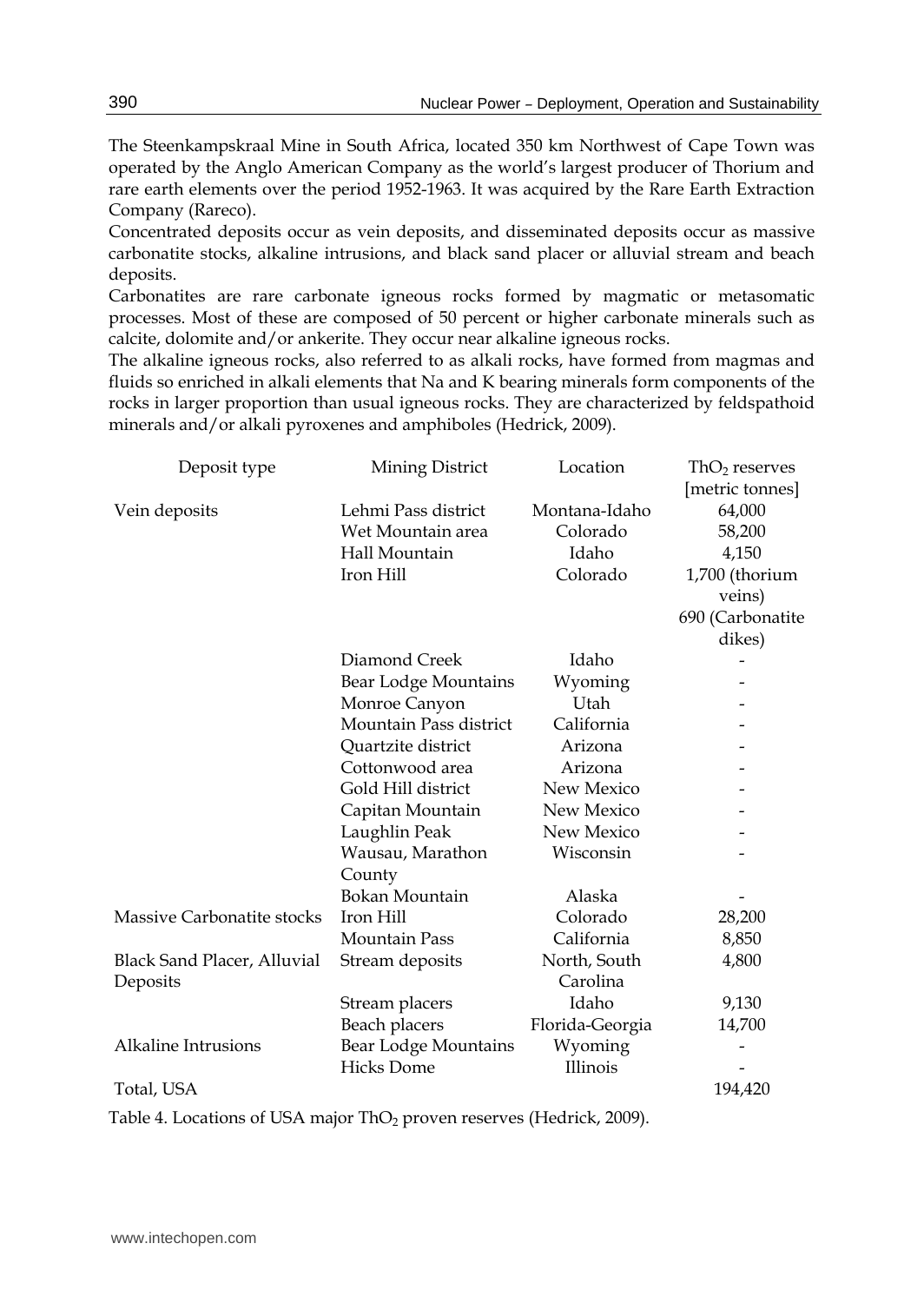

Fig. 4. Th concentrations in ppm and occurrences in the USA. Source: USA Geological Survey Digital Data Series DDS-9, 1993.



Fig. 5. Lehmi Pass is a part of Beaverhead Mountains along the continental divide on the Montana-Idaho border, USA. Its Th veins also contain rare earth elements, particularly Neodymium.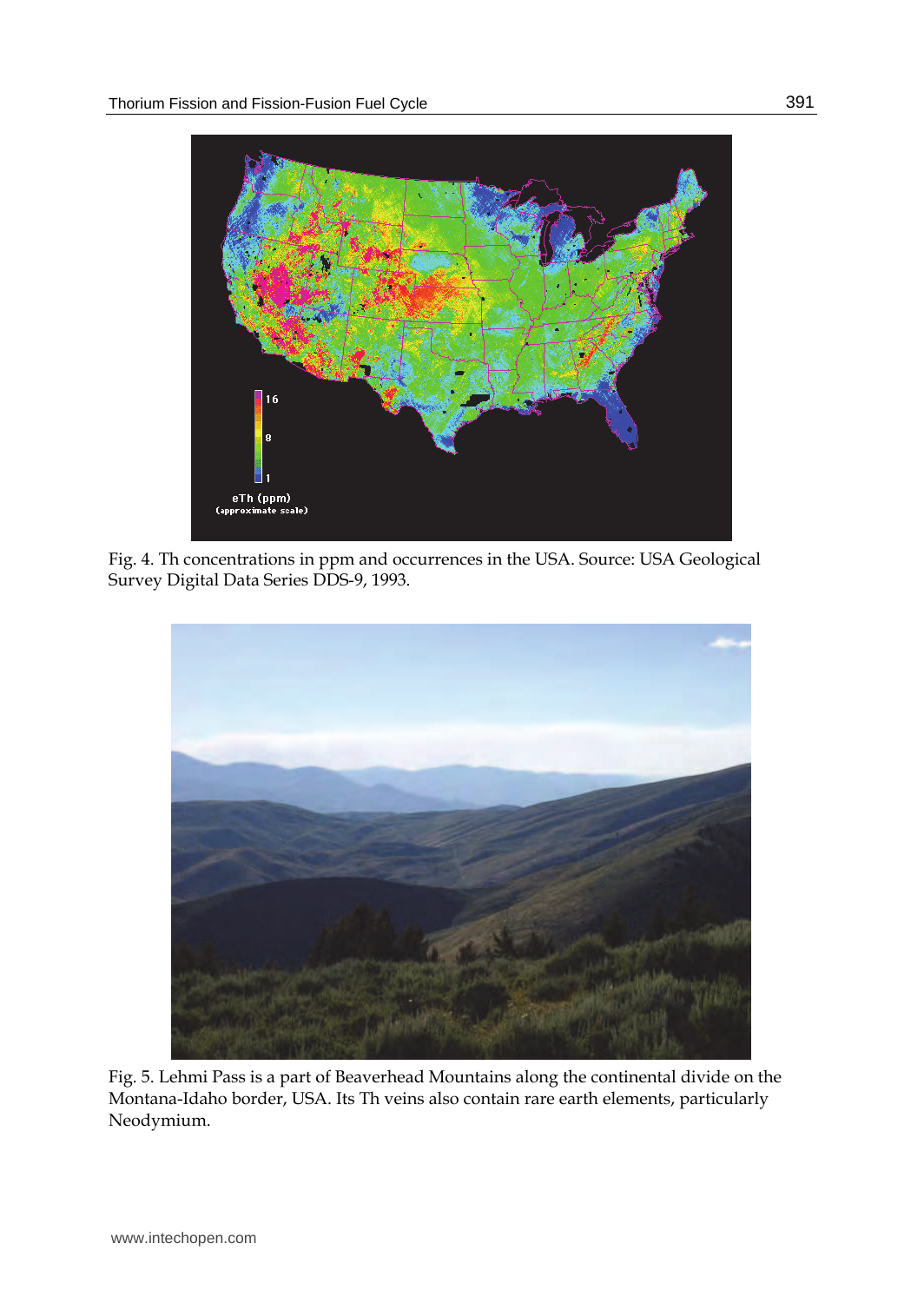

Fig. 6. Black sand Monazite layers in beach sand at Chennai, India. Photo: Mark A. Wilson (Hedrick, 2009).



Fig. 7. Thorite (Th, U)SiO4, a thorium-uranium silicate (Van Gosen, 2009).

# **7. Global and USA uranium resources**

Depleting hydrocarbon fuel resources and the growing volatility in fossil fuel prices, have led to an expansion in nuclear power production. The Station Blackout accident, caused by a combined earthquake and tsunami event at the Fukushima Daiichi reactors on March 11, 2011 will lead to a reconsideration of the relative advantages and disadvantages of the existing U238-Pu239 fuel cycle against the alternative Th232-U233 fuel cycle.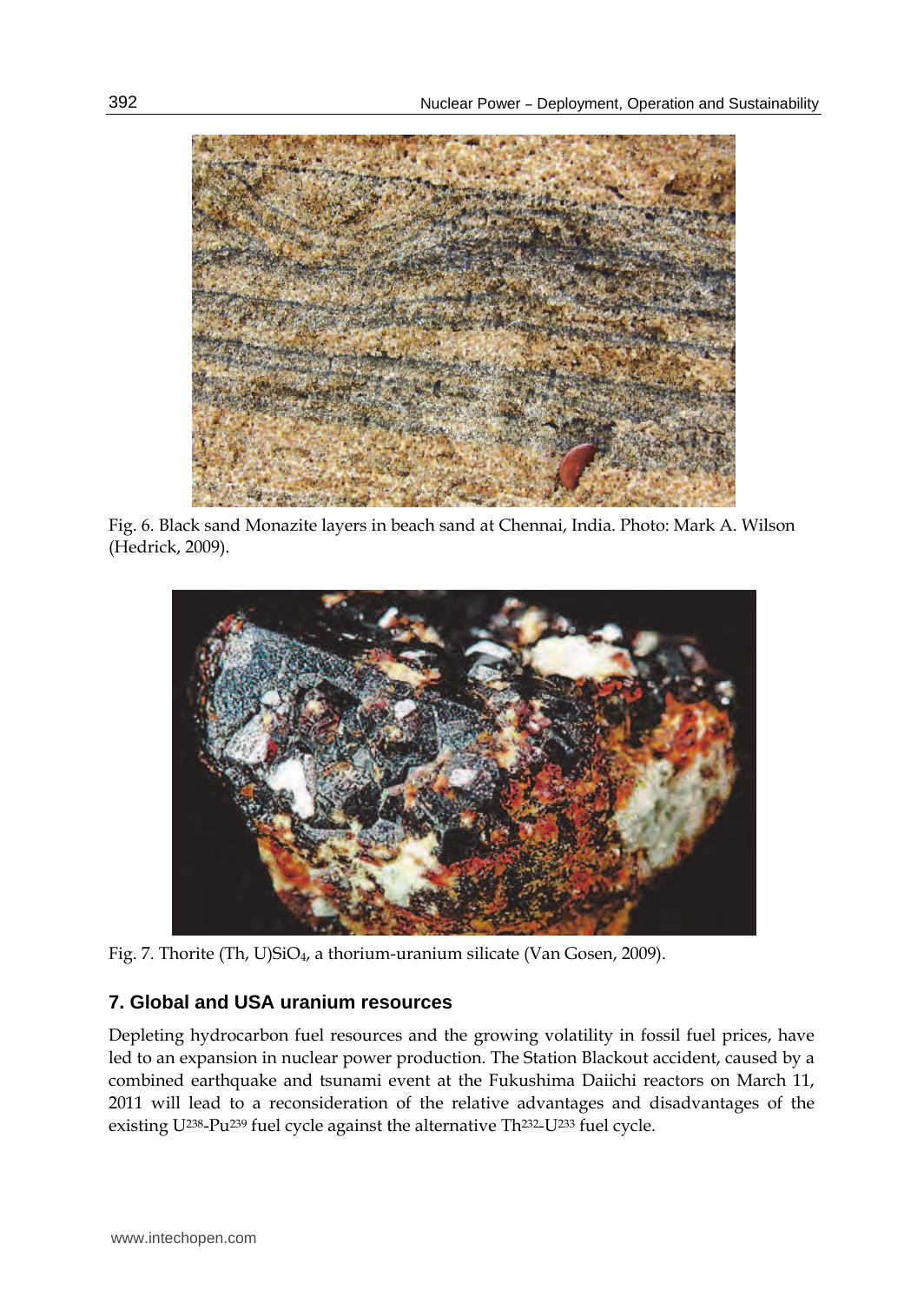As of 2010, there were 56 nuclear power reactors under construction worldwide, of which 21 are in China. Some are replacing older plants that are being decommissioned, and some are adding new installed capacity. The Chinese nuclear power program is probably the most ambitious in history. It aims at 50 new plants by the year 2025 with an additional 100, if not more, completed by the year 2050. Standardized designs, new technology, a disciplined effort to develop human skills and industrial capacities to produce nuclear power plant components all point to a likely decline in plant construction costs in coming years and growing interest in new nuclear projects with ensuing pressure on nuclear fuels.



Fig. 8. Number of power reactors under construction worldwide. Total: 56. Net electrical capacity: 51.9 MWe. Data source: IAEA, 2010.

It should be noted that there are currently 150 international reactor projects in some advanced permitting stage. An additional 300 projects are in some early planning stage. Added to a significant fraction of the currently 439 operating power reactors will likely double global nuclear capacity in the coming couple decades (most countries seem willing to try to extend the operating lives of existing reactors through safety-compliant upgrades and retrofits). Building a nuclear power plant practically requires contracting its fuel supply for 40-60 years. When adding all new projects it is reasonable to conclude that fuel requirements could double in the coming couple decades.

About 30 percent of the known recoverable global uranium oxide resources are found in Australia, followed by Kazakhstan (17 percent), Canada (12 percent), South Africa (8 percent), Namibia (6 percent), and Russia, Brazil and the USA, each with about 4 percent of the world production.

The uranium resources are classified into "conventional" and "non-conventional" resources. The conventional resources are further categorized into "Reasonably Assured Resources," RAR and the believed-to-exist "Inferred Resources," IR.

The RAR and IR categories are further subdivided according to the assumed exploitation cost in USA dollars. These cost categories are given as < 40 \$/kg, < 80 \$/kg, and < 130 \$/kg.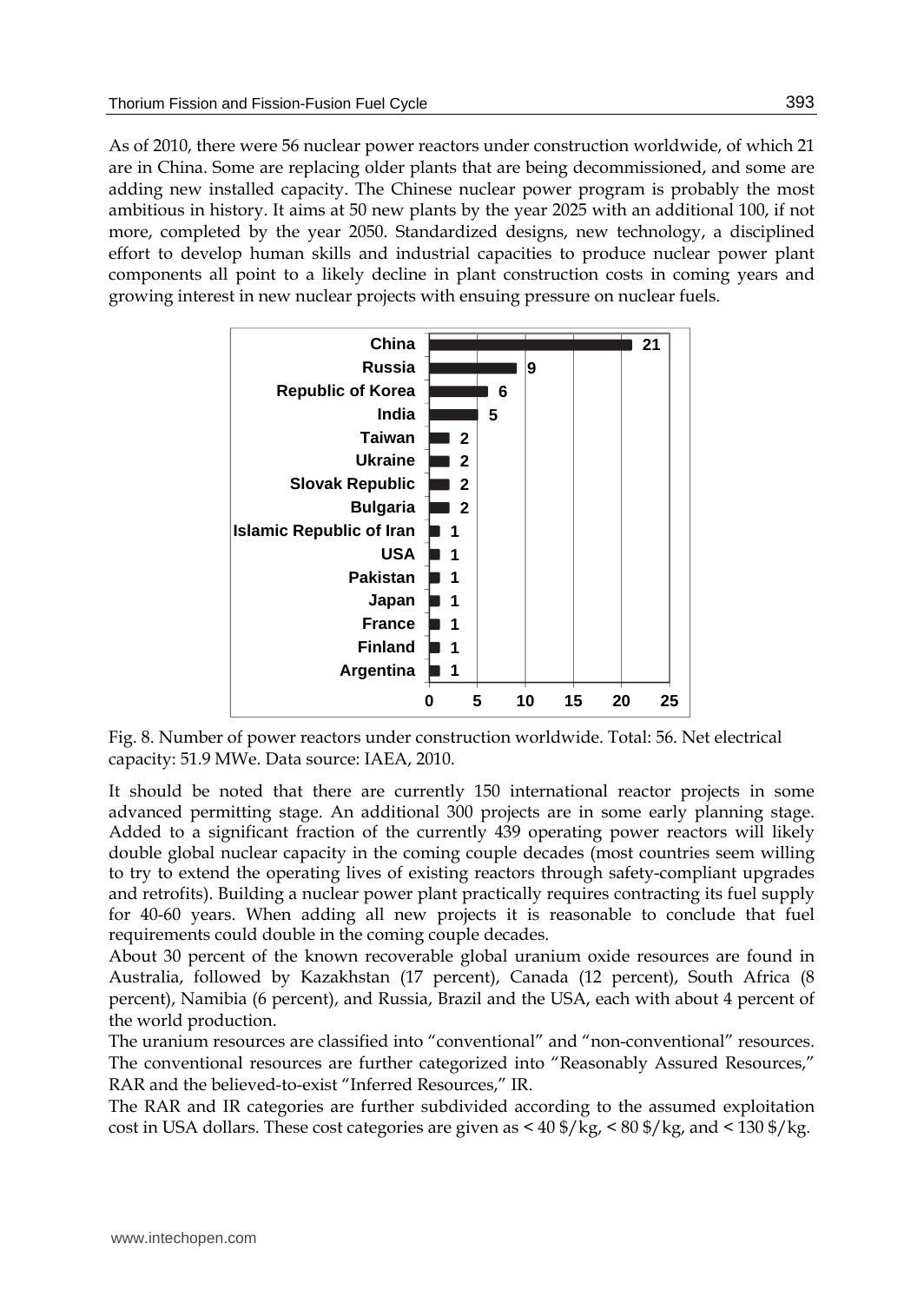The non-conventional resources are split into "Undiscovered Resources," UR, further separated into "Undiscovered Prognosticated Resources," UPR with assumed cost ranges of < 80 \$/kg and < 130 \$/kg, and "Undiscovered Speculative Resources" USR.

The USR numbers are given for an estimated exploitation cost of  $\leq 130 \frac{f}{g}$  and also for a category with an unknown cost.

In the twentieth century, the USA was the world leading uranium producer until it was surpassed by Canada and Australia. In 2007, Canada accounted for 23 percent and Australia for 21 percent of global production, with the USA at 4 percent. Africa is becoming a new frontier in uranium production with Namibia 7 percent, Niger 8 percent, and South Africa 1 percent. Exploration and new mine development is ongoing in Botswana, Tanzania. Jordan and Nigeria.

The federal, provincial and local governments in Australia have all unilaterally and forcefully banned the development of any new uranium mines, even though existing mines continue operation. The French company Areva was not successful in receiving approval to build a new uranium mine in Australia. It has mining activities in the Niger Republic and received exploration licenses in other countries such as Jordan.

Canadian producer Cameco rates as the first world producer of uranium oxide, followed by French Areva, and then Energy Resources of Australia (68 percent owned by Rio Tinto), which produces some 6,000 tons per year.

As of 2007, five operating uranium mines existed in the USA, with 3 in Texas, one in Wyoming and one in Northern Nebraska. The state of Texas has a positive attitude towards uranium mining, and energy production in general, with an advantageous regulatory framework that streamlines the permit process using in situ leaching of uranium. Texas, being an "Agreement State," implies that the USA Nuclear Regulatory Commission (NRC) has delegated its authority to the state regulatory agencies such as the Texas Commission on Environmental Quality (TCEQ), and companies deal directly with the state agencies in Texas rather than with the federal government's NRC. Most of the uranium mining operations in the USA and Kazakhstan use in situ leach methods, also designated as In Situ Recovery (ISR) methods. Conventional methods are used in 62 percent of U mining, with 28 percent as ISR and 9 percent as byproduct extraction.

By 2008, U production in the USA fell 15 percent to  $1,780$  tonnes  $U_3O_8$ . The U production in the USA is currently from one mill at White Mesa, Utah, and from 6 ISR operations. In 2007, four operating mines existed in the Colorado Plateau area: Topaz, Pandora, West Sunday and Sunday-St. Jude. Two old mines reopened in 2008: Rim Canyon and Beaver Shaft and the Van 4 mine came into production in 2009.

As of 2010, Cameco Resources operated two ISL operations: Smith Ranch-Highland Mine in Wyoming and Cross Butte Mine in Nebraska, with reserves of  $15,000$  tonnes  $U_3O_8$ . The Denison Mines Company produced 791,000 tonnes of  $U_3O_8$  in 2008 at its 200 t/day White Mesa mill in Southern Utah from its own and purchased ore, as well as toll milling.

Uranium in the Colorado Plateau in the USA has an average grade of 0.25 percent or 2,500 ppm uranium in addition to 1.7 percent vanadium within the Uravan Mineral Belt.

Goliad County, Texas has an average grade of 0.076 percent (760 ppm) uranium oxide in sandstone deposits permeated by groundwater suggesting in situ leaching methods where water treated with carbon dioxide is injected into the deposit. The leachate is pumped and passed over ion exchange resins to extract the dissolved uranium.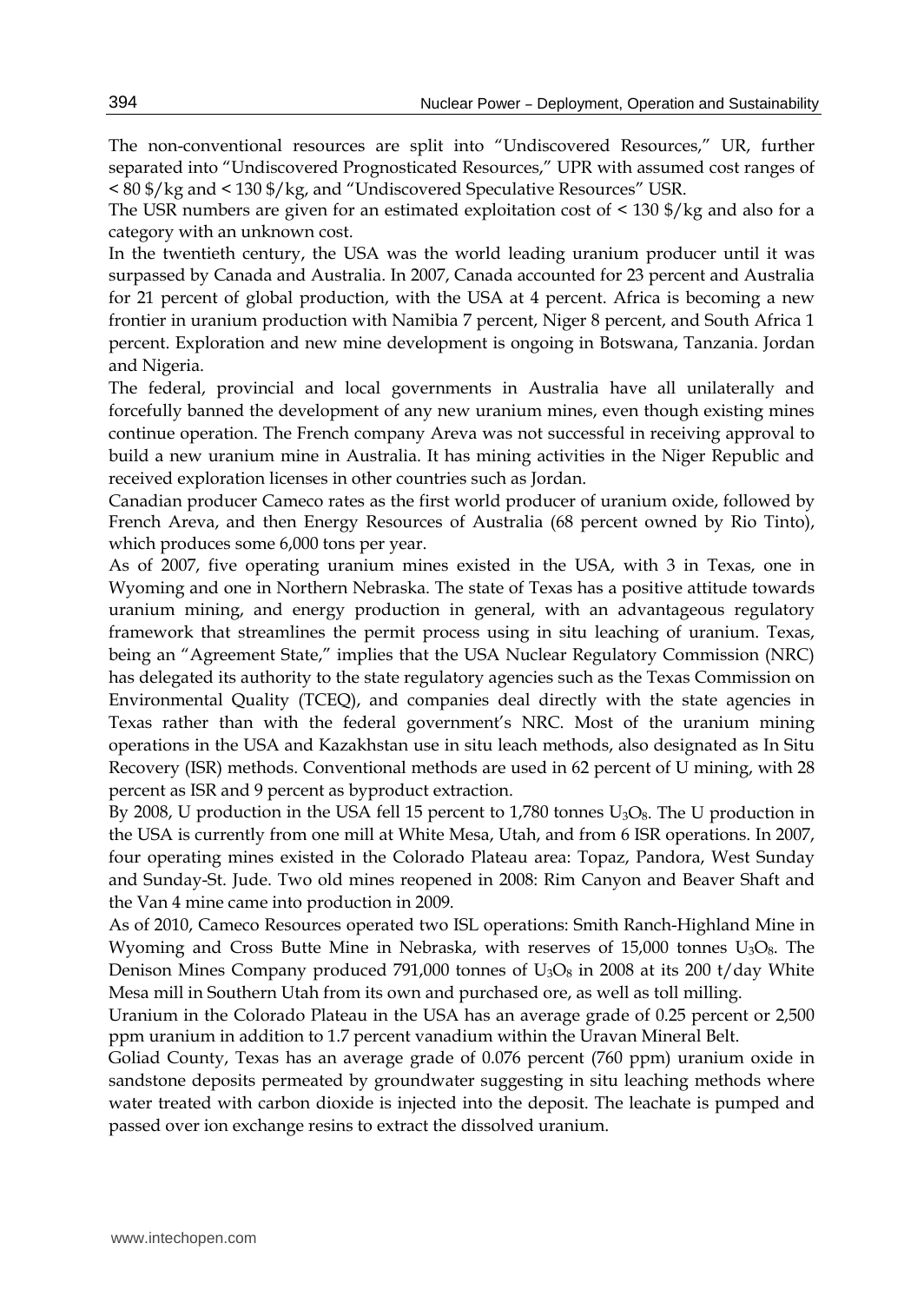| Country        | Production<br>[tonnes U] | Share of<br>world<br>production<br>[percent] | Main<br>owner   | Extraction<br>method | Mine              |
|----------------|--------------------------|----------------------------------------------|-----------------|----------------------|-------------------|
| Canada         | 6,383                    | 15                                           | Cameco          | Conv                 | McArthur<br>River |
| Australia      | 4,527                    | 10                                           | Rio Tinto       | Conv                 | Ranger            |
| Namibia        | 3,449                    | 8                                            | Rio Tinto       | Conv                 | Rδssing           |
| Australia      | 3,344                    | 8                                            | BHP<br>Billiton | Byproduct            | Olympic<br>Dam    |
| Russia         | 3,050                    | 7                                            | <b>ARMZ</b>     | Conv                 | Priargunsk<br>y   |
| Niger          | 1,743                    | 4                                            | Areva           | Conv                 | Somair            |
| Canada         | 1,368                    | 3                                            | Cameco          | Conv                 | Rabbit<br>Lake    |
| Niger          | 1,289                    | 3                                            | Areva           | Conv                 | Cominak           |
| Canada         | 1,249                    | 3                                            | Areva           | Conv                 | McLean            |
| Kazakhsta<br>n | 1,034                    | $\overline{2}$                               | Uranium<br>One  | <b>ISR</b>           | Akdata            |
| Total          | 27,436                   | 62                                           |                 |                      |                   |

Table 5. World main producing uranium mines, 2008. Source: World Nuclear Association, WNA.

Phosphate rocks containing just 120 ppm in U have been used as a source of uranium in the USA. The fertilizer industry produces large quantities of wet process phosphoric acid solution containing 0.1-0.2 gram/liter  $(g/l)$  of uranium, which represent a significant potential source of uranium.

## **8. Nonproliferation characteristics**

In the Th-U233 fuel cycle, the hard gamma rays associated with the decay chain of the formed isotope U232 with a half life of 72 years and its spontaneous fission makes the U233 in the thorium cycle with high fuel burnup a higher radiation hazard from the perspective of proliferation than Pu239.

The U<sup>232</sup> is formed from the fertile Th<sup>232</sup> from two paths involving an  $(n, 2n)$  reaction, which incidentally makes Th<sup>232</sup> a good neutron multiplier in a fast neutron spectrum:

$$
{}_{0}n^{1} + {}_{90}Th^{232} \rightarrow 2 {}_{0}n^{1} + {}_{90}Th^{231}
$$
  
\n
$$
{}_{90}Th^{231} \xrightarrow{25.52h} {}_{-1}e^{0} + {}_{91}Pa^{231}
$$
  
\n
$$
{}_{0}n^{1} + {}_{91}Pa^{231} \rightarrow \gamma + {}_{91}Pa^{232}
$$
  
\n
$$
{}_{91}Pa^{232} \xrightarrow{1.31d} {}_{-1}e^{0} + {}_{92}U^{232}
$$
\n(2)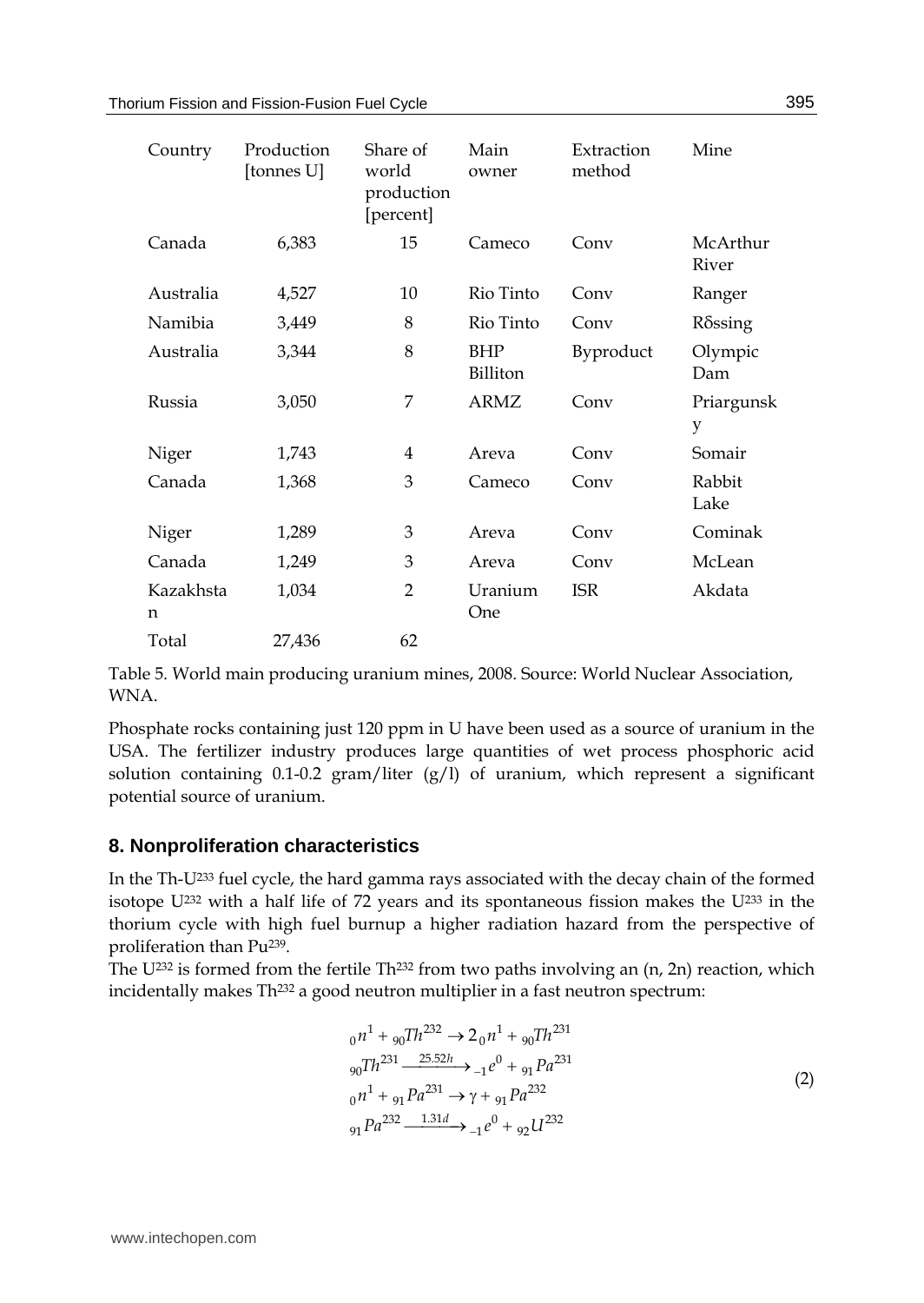and another involving an  $(n, \gamma)$  radiative capture reaction:

$$
_{0}n^{1} + {}_{90}Th^{232} \rightarrow \gamma + {}_{90}Th^{233}
$$
  
\n
$$
_{90}Th^{233} \xrightarrow{22.2m} {}_{-1}e^{0} + {}_{91}Pa^{233}
$$
  
\n
$$
_{91}Pa^{233} \xrightarrow{27d} {}_{-1}e^{0} + {}_{92}U^{233}
$$
  
\n
$$
_{92}U^{233} + {}_{0}n^{1} \rightarrow 2 {}_{0}n^{1} + {}_{92}U^{232}
$$
\n(3)

The isotope U<sup>232</sup> is also formed from a reversible (n, 2n) and (n,  $\gamma$ ) path acting on the bred  $U^{233}$ :

$$
_{0}n^{1} + {}_{92}U^{233} \rightarrow 2_{0}n^{1} + {}_{92}U^{232}
$$
\n
$$
_{0}n^{1} + {}_{92}U^{232} \rightarrow \gamma + {}_{92}U^{233}
$$
\n
$$
(4)
$$

The isotope Th230 occurs in trace quantities in thorium ores that are mixtures of uranium and thorium. U<sup>234</sup> is a decay product of U<sup>238</sup> and it decays into Th<sup>230</sup> that becomes mixed with the naturally abundant Th<sup>232</sup>. It occurs in secular equilibrium in the decay chain of natural uranium at a concentration of 17 ppm. The isotope U<sup>232</sup> can thus also be produced from two successive neutron captures in Th<sup>230</sup>:

$$
_{0}n^{1} + {}_{90}Th^{230} \rightarrow \gamma + {}_{90}Th^{231}
$$
  
\n
$$
_{90}Th^{231} \xrightarrow{25.52h} {}_{-1}e^{0} + {}_{91}Pa^{231}
$$
  
\n
$$
_{0}n^{1} + {}_{91}Pa^{231} \rightarrow \gamma + {}_{91}Pa^{232}
$$
  
\n
$$
_{91}Pa^{232} \xrightarrow{1.31d} {}_{-1}e^{0} + {}_{92}U^{232}
$$
\n
$$
(5)
$$

The hard 2.6 MeV gamma rays originate from Tl208 isotope in the decay chain of aged U<sup>232</sup> which eventually decays into the stable Pb<sup>208</sup> isotope:

$$
92 \frac{U^{232} - \frac{72a}{1.913a}}{90} \rightarrow 907h^{228} + 2He^4
$$
  
\n
$$
999 \frac{7h^{228} - \frac{1.913a}{3.66d}}{88Ra^{224} - \frac{3.66d}{3.66d}} \rightarrow 86Ra^{220} + 2He^4
$$
  
\n
$$
868 \frac{Rn^{220} - \frac{55.6s}{5.66d}}{84} \rightarrow 82Po^{216} + 2He^4
$$
  
\n
$$
82Pb^{212} - \frac{10.64h}{64\%} \rightarrow 82Pb^{212} + 2He^4
$$
  
\n
$$
82Pb^{212} - \frac{10.64h}{64\%} \rightarrow 84Po^{212} + -1e^0
$$
  
\n
$$
83Bi^{212} - \frac{60.6m}{36\%} \rightarrow 81Tl^{208} + 2He^4
$$
  
\n
$$
84Po^{212} - \frac{0.298\mu s}{36\%} \rightarrow 82Pb^{208}(stable) + 2He^4
$$
  
\n
$$
81Tl^{208} - \frac{3.053m}{36\%} \rightarrow 82Pb^{208}(stable) + -1e^0 + \gamma(2.6146MeV)
$$

As comparison, the U<sup>233</sup> decay chain eventually decays into the stable Bi<sup>209</sup> isotope: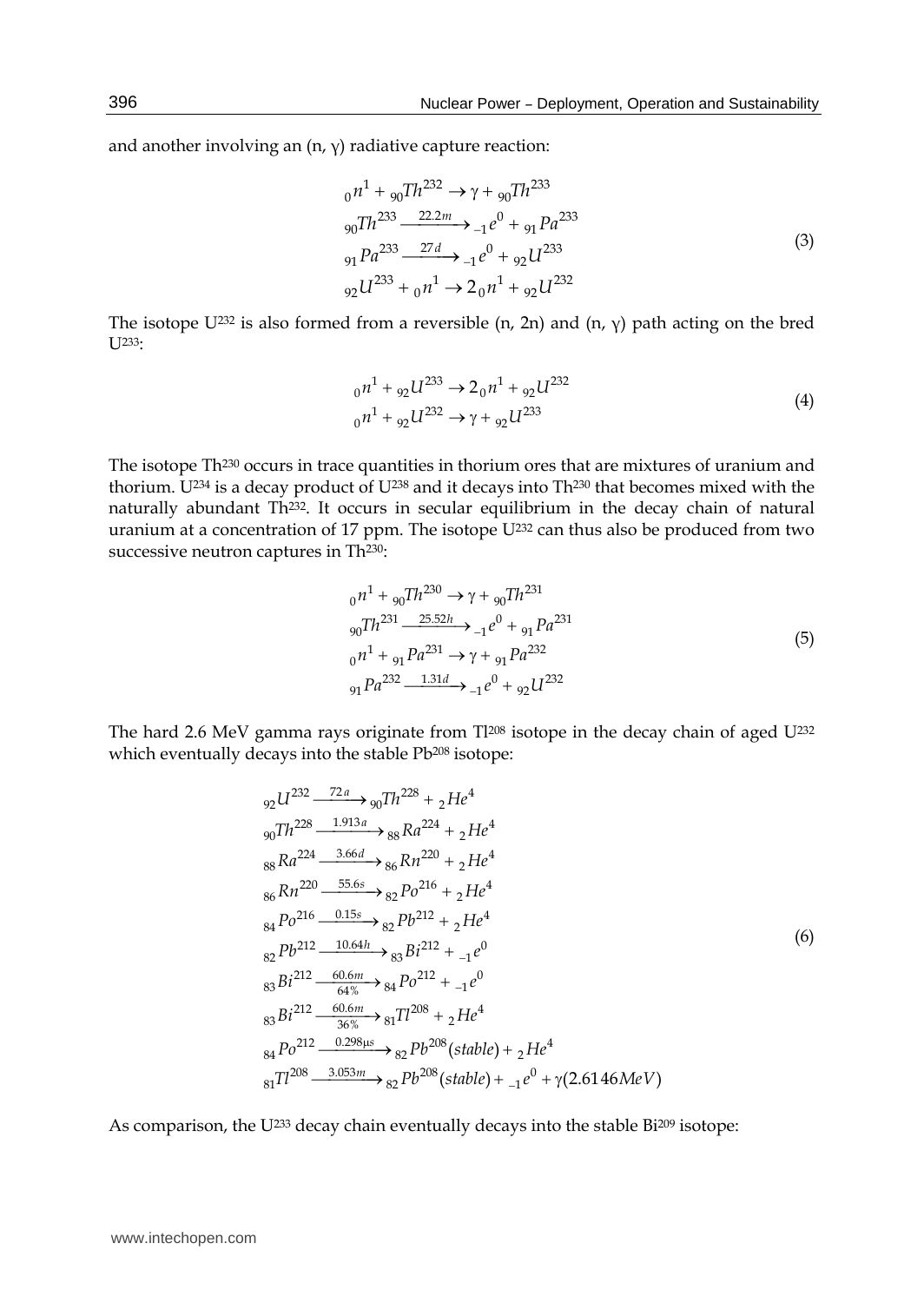$$
92 \frac{U^{233} - 1.592 \times 10^{5} a}{90} \rightarrow 907 h^{229} + 2 He^{4}
$$
  
\n
$$
90 \frac{Vh^{229} - 7340 a}{88} Ra^{225} + 2He^{4}
$$
  
\n
$$
88 \frac{Ra^{225} - 14.8d}{89} Ac^{225} + 1 e^{0}
$$
  
\n
$$
89 \frac{Ac^{225} - 10.0d}{89} 87 F^{221} + 2He^{4}
$$
  
\n
$$
87 F r^{221} - 4.8m \rightarrow 85 A t^{217} + 2He^{4}
$$
  
\n
$$
85 A t^{217} - 32.3ms \rightarrow 83 B t^{213} + 2He^{4}
$$
  
\n
$$
85 A t^{217} - 32.3ms \rightarrow 83 B t^{213} + 2He^{4}
$$
  
\n
$$
83 B t^{213} - 45.6m \rightarrow 84 Po^{213} + 1 e^{0}
$$
  
\n
$$
84 Po^{213} - 4.2 \mu s \rightarrow 82 Pb^{209} + 2He^{4}
$$
  
\n
$$
82 Pb^{209} - 3.28h \rightarrow 83 B t^{209} (stable) + 1 e^{0}
$$

A 5-10 proportion of  $U^{232}$  in the  $U^{232}-U^{233}$  mixture has a radiation equivalent dose rate of about 1,000 cSv (rem)/hr at a 1 meter distance for decades making it a highly proliferation resistant cycle if the Pa<sup>233</sup> is not separately extracted and allowed to decay into pure  $U^{233}$ .

The Pa233 cannot be chemically separated from the U232 if the design forces the fuel to be exposed to the neutron flux without a separate blanket region, making the design fail-safe with respect to proliferation and if a breeding ratio of unity is incorporated in the design.

Such high radiation exposures would lead to incapacitation within 1-2 hours and death within 1-2 days of any potential proliferators.

The International Atomic Energy Agency (IAEA) criterion for fuel self protection is a lower dose equivalent rate of 100 cSv(rem)/hr at a 1 meter distance. Its denaturing requirement for U<sup>235</sup> is 20 percent, for U<sup>233</sup> with U<sup>238</sup> it is 12 percent, and for U<sup>233</sup> denaturing with U<sup>232</sup> it is 1 percent.

The Indian Department of Atomic Energy (DAE) had plans on cleaning  $U^{233}$  down to a few ppm of U232 using Laser Isotopic Separation (LIS) to reduce the dose to the occupational workers.

The contamination of  $U^{233}$  by the  $U^{232}$  isotope is mirrored by another introduced problem from the generation of  $U^{232}$  in the recycling of Th<sup>232</sup> due to the presence of the highly radioactive Th<sup>228</sup> from the decay chain of U<sup>232</sup>.

### **9. Radiation dosimetry**

The International Atomic Energy Agency (IAEA) criterion for occupational protection is an effective dose of 100 cSv (rem)/hr at a 1 meter distance from the radiation source.

It is the decay product Tl<sup>208</sup> in the decay chain of U<sup>232</sup> and not U<sup>232</sup> itself that generates the hard gamma rays. The  $T1^{208}$  would appear in aged  $U^{233}$  over time after separation, emitting a hard 2.6416 MeV gamma ray photon. It accounts for 85 percent of the total effective dose 2 years after separation. This implies that manufacturing of U233 should be undertaken in freshly purified  $U^{233}$ . Aged  $U^{233}$  would require heavy shielding against gamma radiation.

In comparison, in the U-Pu239 fuel cycle, Pu239 containing Pu241 with a half life of 14.4 years, the most important source of gamma ray radiation is from the Am241 isotope with a 433 years half life that emits low energy gamma rays of less than 0.1 MeV in energy. For weapons grade Pu239 with about 0.36 percent Pu241 this does not present a major hazard but the radiological hazard becomes significant for reactor grade Pu239 containing about 9-10 percent Pu241.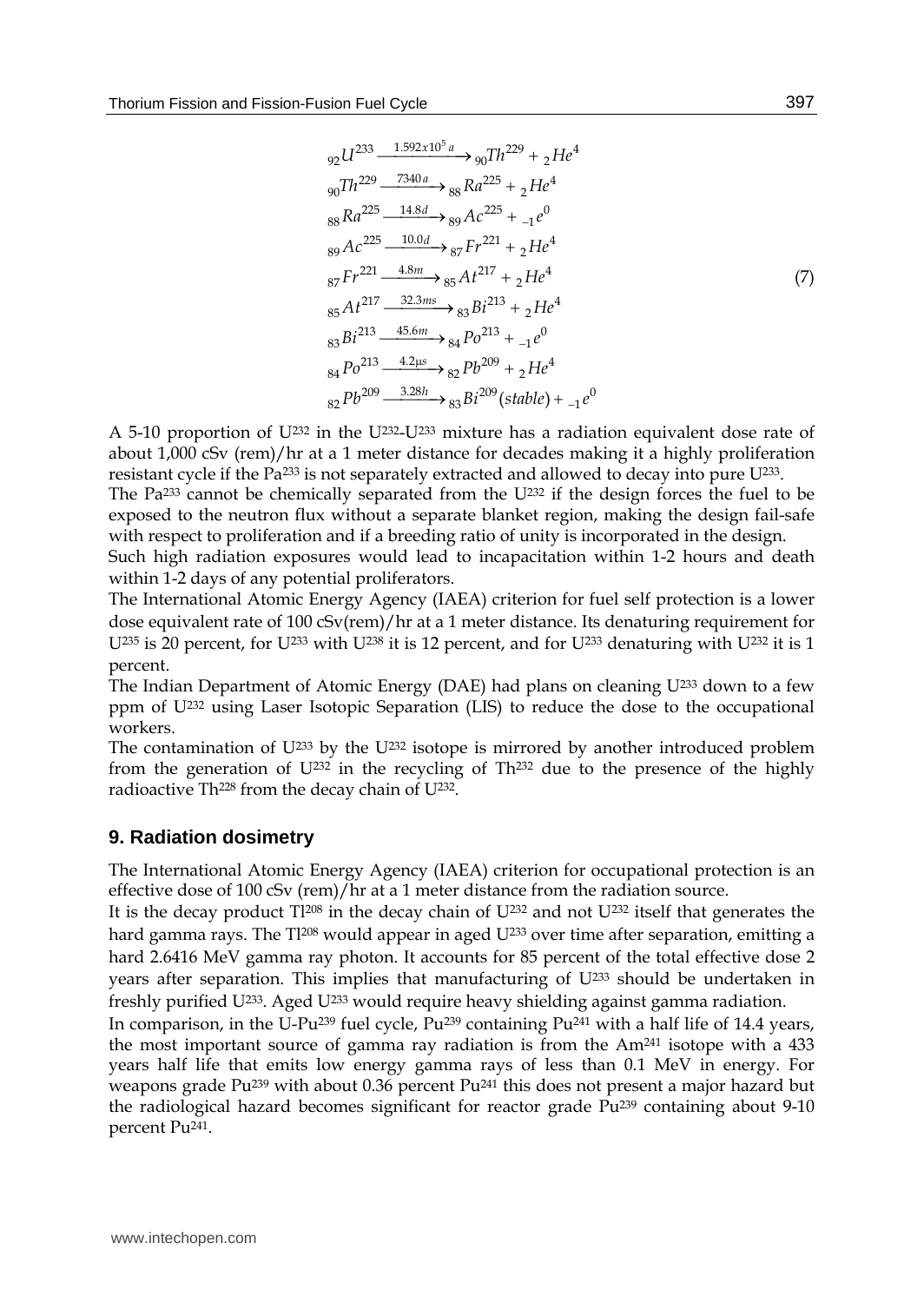The generation of Pu<sup>241</sup> as well as Pu<sup>240</sup> and Am<sup>241</sup> from U<sup>238</sup> follows the following path:

$$
_{0}n^{1} + {}_{92}U^{238} \rightarrow \gamma + {}_{92}U^{239}
$$
\n
$$
_{92}U^{239} \xrightarrow{23.5m} {}_{-1}e^{0} + {}_{93}Np^{239}
$$
\n
$$
_{93}Np^{239} \xrightarrow{2.35d} {}_{-1}e^{0} + {}_{94}Pu^{239}
$$
\n
$$
_{0}n^{1} + {}_{94}Pu^{239} \rightarrow \gamma + {}_{94}Pu^{240}
$$
\n
$$
_{0}n^{1} + {}_{94}Pu^{240} \rightarrow \gamma + {}_{94}Pu^{241}
$$
\n
$$
_{94}Pu^{241} \xrightarrow{14.7a} {}_{-1}e^{0} + {}_{95}Am^{241}
$$
\n
$$
(8)
$$

Plutonium containing less than 6 percent Pu240 is considered as weapons-grade.

The gamma rays from Am241 are easily shielded against with Pb shielding. Shielding against the neutrons from the spontaneous fissions in the even numbered  $Pu^{238}$  and  $Pu^{240}$  isotopes accumulated in reactor grade plutonium requires the additional use of a thick layer of a neutron moderator containing hydrogen such as paraffin or plastic, followed by a layer of neutron absorbing material and then additional shielding against the gamma rays generated from the neutron captures.

The generation of Pu<sup>238</sup> and Np<sup>237</sup> by way of (n, 2n) rather than (n,  $\gamma$ ) reactions, follows the path:

$$
_{0}n^{1} + {}_{92}U^{238} \rightarrow 2_{0}n^{1} + {}_{92}U^{237}
$$
  
\n
$$
_{92}U^{237} \xrightarrow{6.75d} {}_{-1}e^{0} + {}_{93}Np^{237}
$$
  
\n
$$
_{0}n^{1} + {}_{93}Np^{237} \rightarrow \gamma + {}_{93}Np^{238}
$$
  
\n
$$
_{93}Np^{238} \xrightarrow{2.12d} {}_{-1}e^{0} + {}_{94}Pu^{238}
$$
\n(9)

The production of Pu<sup>238</sup> for radioisotopic heat and electric sources for space applications follows the path of chemically separating Np237 from spent LightWater Reactors (LWRs) fuel and then neutron irradiating it to produce Pu238.

| Isotopic                      | $P_{11}$ 239 | $P_{11}$ 239 | $[I]$ $[233]$ | $I$ J233 + 1         |
|-------------------------------|--------------|--------------|---------------|----------------------|
| composition                   | weapons      | reactors     |               | ppm U <sup>232</sup> |
| [percent]                     | grade        | grade        |               |                      |
| $I$ J232                      |              |              | 0.0000        | 0.0001               |
| $[I]$ $[233]$                 |              |              | 100.0000      | 99.9999              |
| $P_{11}$ 238                  | 0.0100       | 1.3000       |               |                      |
| $P_{11}$ <sup>239</sup>       | 93.8000      | 60.3000      |               |                      |
| $P_{11}$ <sup>240</sup>       | 5.8000       | 24.3000      |               |                      |
| $P_{11}$ <sup>241</sup>       | 0.3500       | 9.1000       |               |                      |
| $P_{11}^{242}$                | 0.0200       | 5.0000       |               |                      |
| Density                       | 19.86        | 19.86        | 19.05         | 19.05                |
| $\left[\text{gm/cm}^3\right]$ |              |              |               |                      |
| Radius [cm]                   | 3.92         | 3.92         | 3.96          | 3.96                 |
| Weight [kg]                   | 5            | 5            | 5             | 5                    |

Table 6. Typical compositions of fuels in the uranium and thorium fuel cycles (Kang, von Hippel, 2001).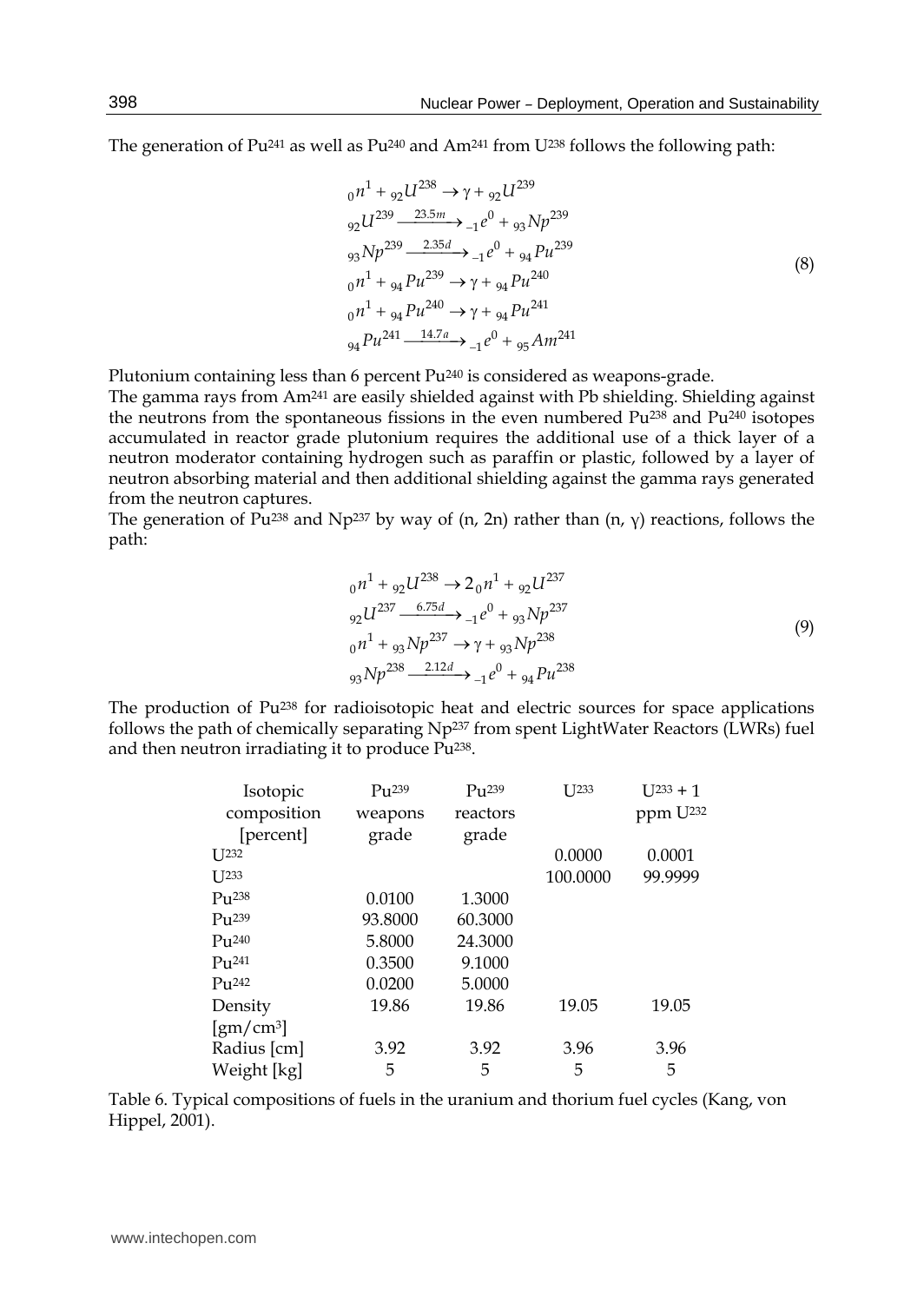| Fuel,<br>U <sub>232</sub> /U <sub>233</sub> | Time to 5 cSv<br>effective dose<br>[hr] | Effective dose<br>rate<br>cSv/hr |
|---------------------------------------------|-----------------------------------------|----------------------------------|
| 0.01                                        | 0.039                                   | 127.0000                         |
| $100$ ppm                                   | 3.937                                   | 1.2700                           |
| 5 ppm                                       | 84.746                                  | 0.0590                           |
| 1 ppm                                       | 384.615                                 | 0.0130                           |
| Reactor grade Pu <sup>239</sup>             | 609.756                                 | 0.0082                           |
| Weapons grade Pu <sup>239</sup>             | 3846.154                                | 0.0013                           |

Table 7. Glove box operation dose rate required to accumulate a limiting occupational 5 cSv (rem) dose equivalent from a 5 kg metal sphere, one year after separation at a 1/2 meter distance(Kang, von Hippel, 2001).

Both reactor-grade plutonium and  $U^{233}$  with  $U^{232}$  would pose a significant radiation dose equivalent hazard for manufacturing personnel as well as military personnel, which precludes their use in weapons manufacture in favor of enriched U235 and weapons-grade Pu<sup>239</sup>.

| Material                                 | Type of                         | Dose equivalent rate at time after separation |                   |       |                  |                    |
|------------------------------------------|---------------------------------|-----------------------------------------------|-------------------|-------|------------------|--------------------|
|                                          | radiation                       | [cSv(rem)/hr]                                 |                   |       |                  |                    |
|                                          |                                 | 0 <sub>yr</sub>                               | $1 \,\mathrm{yr}$ | 5 yr  | 10 <sub>yr</sub> | $15 \,\mathrm{yr}$ |
| Pure U <sup>233</sup>                    | y total                         | 0.32                                          | 0.42              | 0.84  | 1.35             | 1.89               |
| U <sup>233</sup> +1 ppm U <sup>232</sup> | y total                         | 0.32                                          | 13.08             | 35.10 | 39.57            | 39.17              |
|                                          | $\gamma$ from Tl <sup>208</sup> | 0.00                                          | 11.12             | 29.96 | 33.48            | 32.64              |
| $Pu^{239}$                               |                                 | 0.49                                          | 0.71              | 1.16  | 1.57             | 1.84               |
| weapons grade                            | neutrons                        | 0.56                                          | 0.56              | 0.56  | 0.56             | 0.56               |
|                                          | $y +$ neutron                   | 1.05                                          | 1.27              | 1.72  | 2.13             | 2.40               |
| $Pu^{239}$ ,                             | y total                         | 0.49                                          | 5.54              | 16.72 | 28.64            | 37.54              |
| Reactor grade                            | y from                          | 0.00                                          | 3.24              | 14.60 | 26.00            | 34.80              |
|                                          | Am <sup>241</sup>               |                                               |                   |       |                  |                    |
|                                          | neutrons                        | 2.66                                          | 2.66              | 2.65  | 2.64             | 2.63               |
|                                          | $v +$ neutrons                  | 3.15                                          | 8.20              | 19.37 | 31.28            | 40.17              |

Table 8. Dose equivalent rates in cSv (rem)/hr from 5 kg metal spheres at a 1/2 meter distance for different times after separation (Kang, von Hippel, 2001).

#### **10. Actinides production, waste disposal Issues**

There has been a new interest in the Th cycle in Europe and the USA since it can be used to increase the achievable fuel burnup in LWRs in a once through fuel cycle while significantly reducing the transuranic elements in the spent fuel. A nonproliferation as well as transuranics waste disposal consideration is that just a single neutron capture reaction in U238 is needed to produce Pu239 from U238:

$$
{}_{0}n^{1} + {}_{92}U^{238} \rightarrow {}_{92}U^{239} + \gamma
$$
  
\n
$$
{}_{92}U^{239} \xrightarrow{23.5m} {}_{93}Np^{239} + {}_{1}e^{0}
$$
  
\n
$$
{}_{93}Np^{239} \xrightarrow{2.35d} {}_{94}Pu^{239} + {}_{1}e^{0}
$$
\n(10)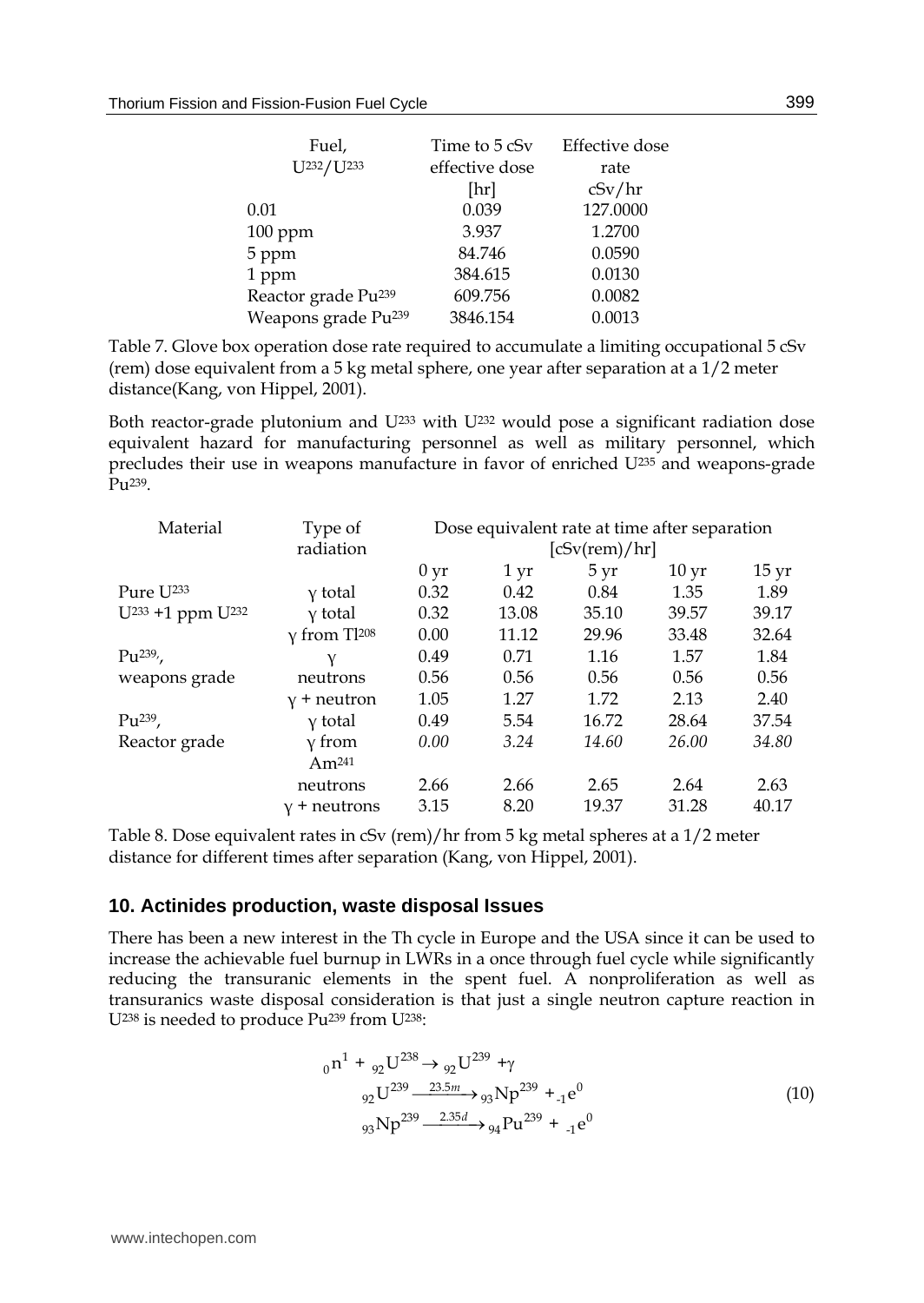whereas a more difficult process of fully 5 successive neutron captures are needed to produce the transuranic Np237 from Th232:

$$
{}_{0}n^{1} + {}_{90}Th^{232} \rightarrow {}_{90}Th^{233} + \gamma
$$
  
\n
$$
{}_{0}n^{1} + {}_{90}Th^{233} \rightarrow {}_{90}Th^{234} + \gamma
$$
  
\n
$$
{}_{90}Th^{234} \xrightarrow{24.1d} {}_{91}Pa^{234} + {}_{1}e^{0}
$$
  
\n
$$
{}_{91}Pa^{234} \xrightarrow{6.70h} {}_{92}U^{234} + {}_{1}e^{0}
$$
  
\n
$$
{}_{0}n^{1} + {}_{92}U^{234} \rightarrow {}_{92}U^{235} + \gamma
$$
  
\n
$$
{}_{0}n^{1} + {}_{92}U^{235} \rightarrow {}_{92}U^{236} + \gamma
$$
  
\n
$$
{}_{91}n^{1} + {}_{92}U^{236} \rightarrow {}_{92}U^{237} + \gamma
$$
  
\n
$$
{}_{92}U^{237} \xrightarrow{6.75d} {}_{93}Np^{237} + {}_{1}e^{0}
$$
  
\n(11)

This implies a low yield of Np<sup>237</sup> however, as an odd numbered mass number isotope posing a possible proliferation concern; whatever small quantities of it are produced, provisions must be provided in the design to have it promptly recycled back for burning in the fast neutron spectrum of the fusion part of the hybrid.

In fact, it is more prominently produced in thermal fission light water reactors using the uranium cycle and would be produced; and burned, in fast fission reactors through the (n, 2n) reaction channel with U<sup>238</sup> according to the much simpler path:

$$
_{0}n^{1} + {}_{92}U^{238} \rightarrow 2_{0}n^{1} + {}_{92}U^{237}
$$
  
\n
$$
_{92}U^{237} \xrightarrow{-6.75d} {}_{93}Np^{237} + {}_{-1}e^{0}
$$
\n(12)

The Np237 gets transmuted in the Th232 fuel cycle into Pu238 with a short half-life of 87.74 years:

$$
_{0}n^{1} + _{93}Np^{237} \rightarrow _{93}Np^{238} + \gamma
$$
  
\n
$$
_{93}Np^{238} \xrightarrow{2.12d} _{94}p u^{238} + _{1}e^{0}
$$
\n(13)

A typical 1,000 MWe Light Water Reactor (LWR) operating at an 80 percent capacity factor produces about 13 kgs of Np237 per year.

This has led to suggested designs where Th<sup>232</sup> replaces U<sup>238</sup> in LWRs fuel and accelerator driven fast neutron subcritical reactors that would breed U<sup>233</sup> from Th<sup>232</sup>.

Incidentally, whereas the Pu238 isotope is produced in the Th fuel cycle, it is the Pu240 isotope with a longer 6,537 years half-life, that is produced in the U-Pu fuel cycle:

$$
{}_{0}n^{1} + {}_{92}U^{238} \rightarrow {}_{92}U^{239} + \gamma
$$
  
\n
$$
{}_{92}U^{239} \rightarrow {}_{93}Np^{239} + {}_{-1}e^{0} + \nu^{*} + \gamma
$$
  
\n
$$
{}_{93}Np^{239} \rightarrow {}_{94}Pu^{239} + {}_{-1}e^{0} + \nu^{*} + \gamma
$$
  
\n
$$
{}_{0}n^{1} + {}_{94}Pu^{239} \rightarrow {}_{94}Pu^{240} + \gamma
$$
\n(14)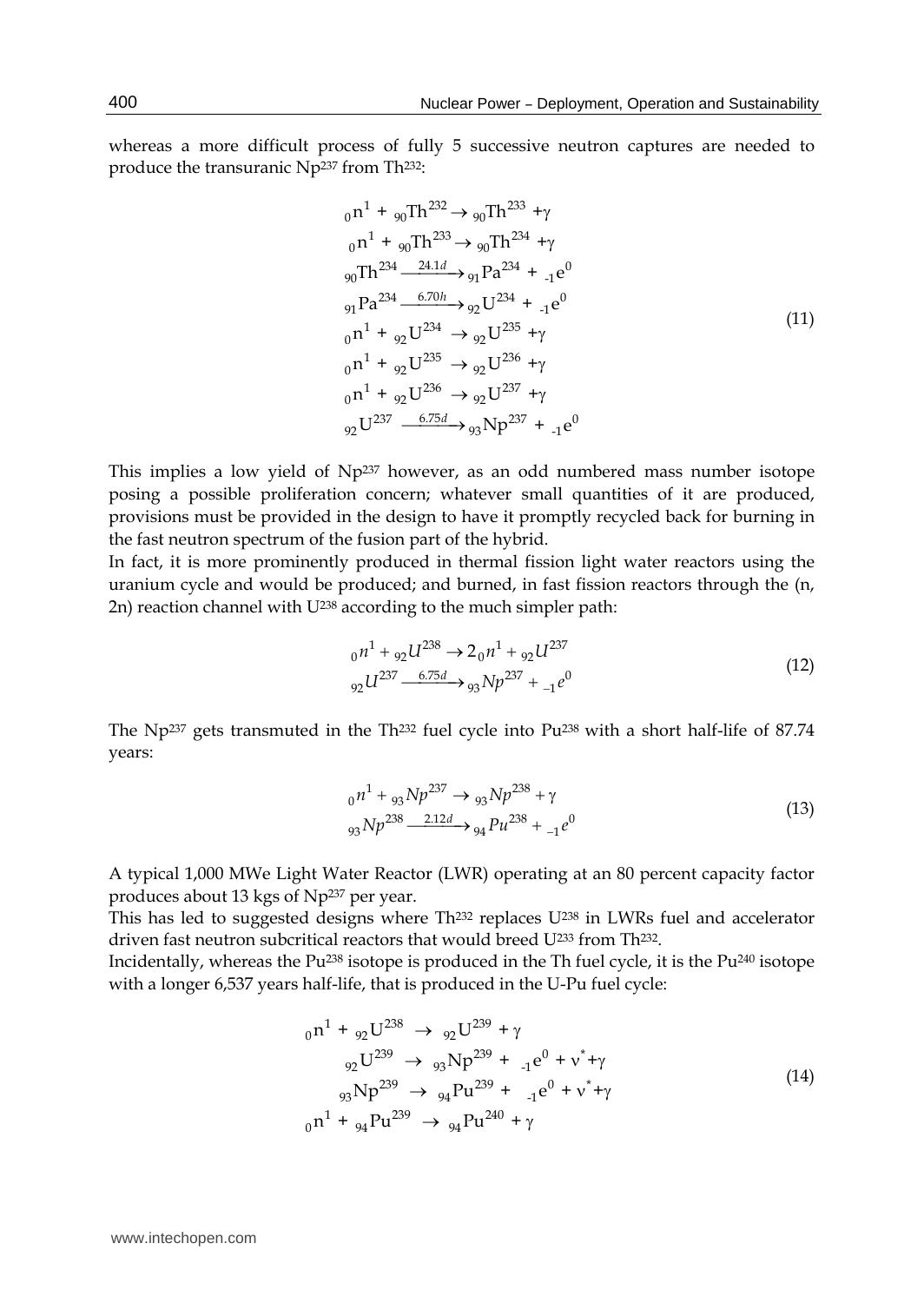## **11. Thorium fission-hybrid fuel cycle**

The thorium fusion fission hybrid is discussed as a sustainable longer term larger resource base to the fast breeder fission reactor concept. In addition, it offers a manageable waste disposal process, burning of the produced actinides and serious nonproliferation characteristics.

With the present day availability of fissile U<sup>235</sup> and Pu<sup>239</sup>, and available fusion and accelerator neutron sources, a new look at the thorium-U233 fuel cycle is warranted. Since no more than  $7$  percent of the ThO<sub>2</sub> as a breeding seed fuel can be added to a Heavy Water Reactor, HWR before criticality would not be achievable; this suggests that fusion and accelerator sources are the appropriate alternative for the implementation of the Thorium fuel cycle.



Fig. 9. Material flows in the DT (top) and Catalyzed DD fusion-fission hybrid (bottom) alternatives with U233 breeding from Th232. The Catalyzed DD approach does not contain the Li and T paths **(Ragheb, 1981).**

The use of the thorium cycle in a fusion fission hybrid could bypass the stage of fourth generation breeder reactors in that the energy multiplication in the fission part allows the satisfaction of energy breakeven and the Lawson condition in magnetic and inertial fusion reactor designs. This allows for the incremental development of the technology for the eventual introduction of a pure fusion technology.

For an immediate application of the fusion hybrid using the Th cycle, the DT fusion fuel cycle can be used: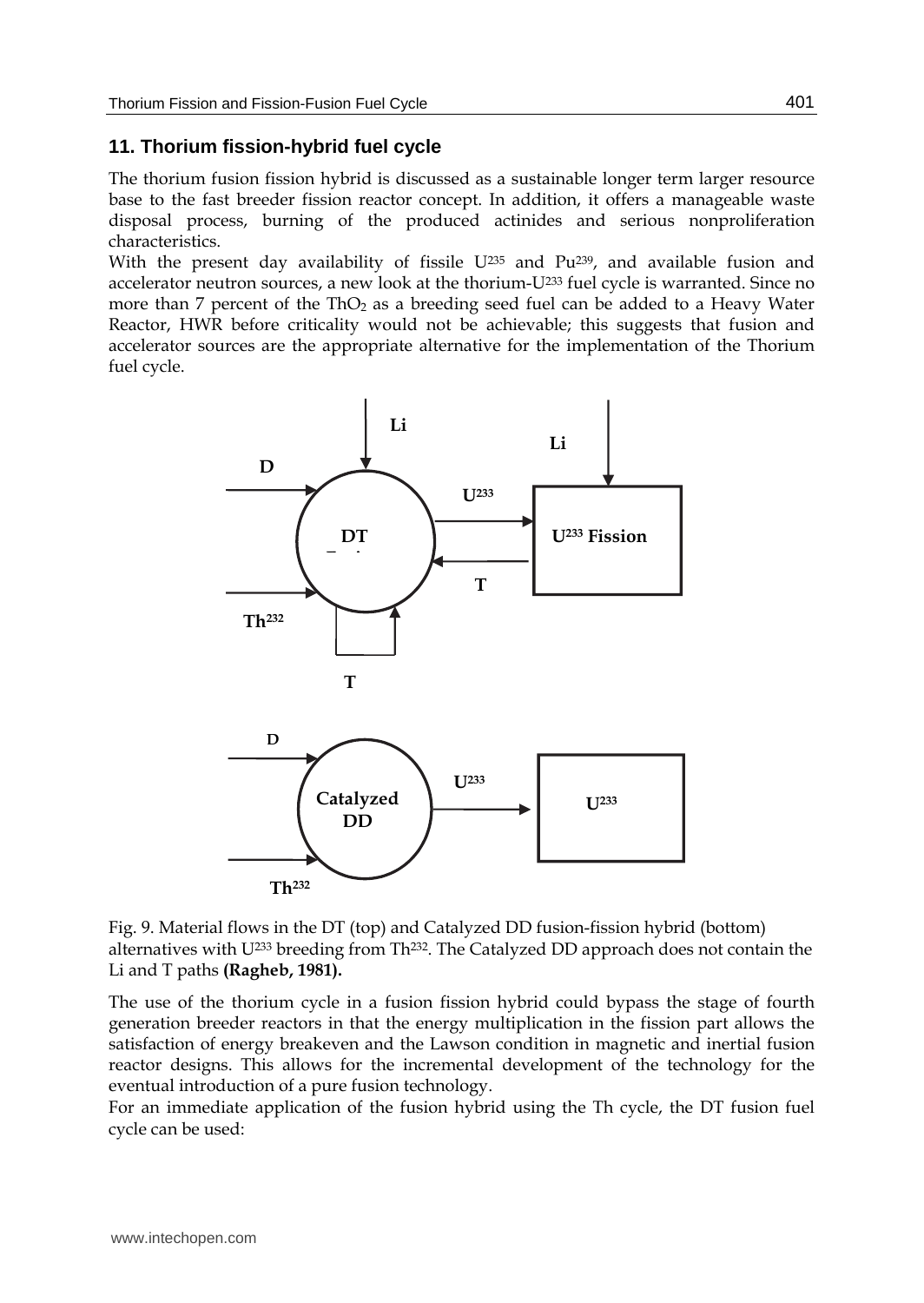$$
{}_{1}D^{2} + {}_{1}T^{3} \rightarrow {}_{2}He^{4}(3.52 \text{ MeV}) + {}_{0}n^{1}(14.06 \text{ MeV}) + 17.58 \text{ MeV}
$$
\n(15)

The tritium would have to be bred from the abundant supplies of lithium using the reactions with its two isotopes:

$$
{}_{3}\text{Li}^{6} + {}_{0}\text{n}^{1}\text{(thermal)} \rightarrow {}_{2}\text{He}^{4}\text{(2.05 MeV)} + {}_{1}\text{T}^{3}\text{(2.73 MeV)} + 4.78 \text{ MeV}
$$
\n
$$
{}_{3}\text{Li}^{7} + {}_{0}\text{n}^{1}\text{(fast)} \rightarrow {}_{2}\text{He}^{4} + {}_{0}\text{n}^{1} + {}_{1}\text{T}^{3} - 2.47 \text{ MeV}
$$
\n(16)

In this case a molten salt containing Li for tritium breeding as well as Th for U233 breeding can be envisioned:

$$
LiF.BeF_2.ThF_4
$$

For a practically unlimited supply of deuterium from water at a deuterium to hydrogen ratio of  $D/H = 150$  ppm in the world oceans, one can envision the use of the catalyzed DD reaction in the fusion island:

$$
{}_{1}D^{2} + {}_{1}D^{2} \rightarrow {}_{1}T^{3}(1.01) + {}_{1}H^{1}(3.03) + 4.04 \text{ MeV}
$$
  
\n
$$
{}_{1}D^{2} + {}_{1}D^{2} \rightarrow {}_{2}He^{3}(0.82) + {}_{0}n^{1}(2.45) + 3.27 \text{ MeV}
$$
  
\n
$$
{}_{1}D^{2} + {}_{1}T^{3} \rightarrow {}_{2}He^{4}(3.52) + {}_{0}n^{1}(14.06) + 17.58 \text{ MeV}
$$
  
\n
$$
{}_{1}D^{2} + {}_{2}He^{3} \rightarrow {}_{2}He^{4}(3.67) + {}_{1}H^{1}(14.67) + 18.34 \text{ MeV}
$$
  
\n
$$
{}_{6}D^{2} \rightarrow 2 {}_{1}H^{1} + 2 {}_{2}He^{4} + 2 {}_{0}n^{1} + 43.23 \text{MeV}
$$
\n(17)

with each of the six deuterons contributing an energy release of 43.23 / 6 = 7.205 MeV. For plasma kinetic reactions temperatures below 50 keV, the DHe<sup>3</sup> reaction is not significant and the energy release would be  $43.23 - 18.34 = 24.89$  with each of the five deuterons contributing an energy release of 24.89/5 = 4.978 MeV.

$$
{}_{1}D^{2} + {}_{1}D^{2} \rightarrow {}_{1}T^{3}(1.01) + {}_{1}H^{1}(3.03) + 4.04 \text{ MeV}
$$
  
\n
$$
{}_{1}D^{2} + {}_{1}D^{2} \rightarrow {}_{2}He^{3}(0.82) + {}_{0}n^{1}(2.45) + 3.27 \text{ MeV}
$$
  
\n
$$
{}_{1}D^{2} + {}_{1}T^{3} \rightarrow {}_{2}He^{4}(3.52) + {}_{0}n^{1}(14.06) + 17.58 \text{ MeV}
$$
  
\n
$$
5 {}_{1}D^{2} \rightarrow {}_{1}H^{1} + {}_{2}He^{3} + {}_{2}He^{4} + 2 {}_{0}n^{1} + 24.89 \text{ MeV}
$$
  
\n(18)

In this case, there would be no need to breed tritium, and the lithium can be replaced by Na in a molten salt with the following composition:

$$
NaF.BeF_2.ThF_4
$$

With a density and percentage molecular composition of:

$$
\rho = 4.52 \frac{8m}{cm^3}, (71 - 2 - 27 \, mol\,%)
$$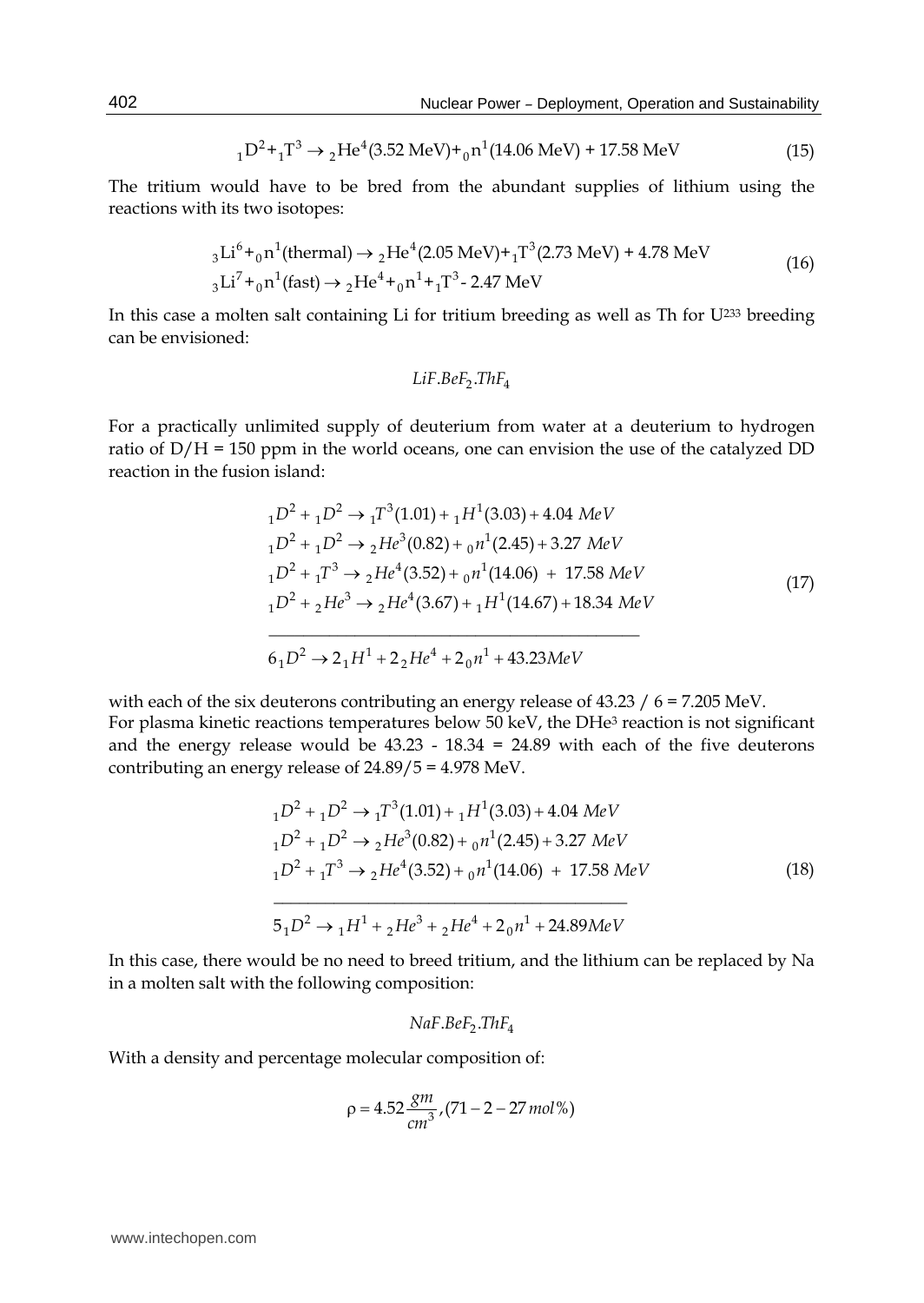### **12. Fission-fusion hybrid molten salt breeder**

A system consisting of fusion fuel factories using DT or Catalyzed DD fusion and fission satellites receiving the bred fissile fuel for burning is shown in Fig. 9.

A one dimensional calculational model considers a plasma cavity with a 150 cm radius. The plasma neutron source is uniformly distributed in the central 100 cm radial zone and is isolated from the first structural wall by a 50 cm vacuum zone.

The blanket module consists of a 1 cm thick Type 316 stanless steel first structural wall that is cooled by a 0.5 cm thick water channel, a 42 cm thick molten salt filled energy absorbing and breeding compartment, and a 40 cm thick graphite neutron reflector.

The molten salt and graphite are contained within 1 cm thick Type 316 stainless steel structural shells

Computations were conducted using the one dimensional Discrete Ordinates transport ANISN code with a  $P_3$  Legendre expansion and an  $S_{12}$  angular quadrature.

The catalyzed DD system exhibits a fissile nuclide production rate of  $0.880$  Th(n,  $\gamma$ ) reactions per fusion source neutron. The DT system, in addition to breeding tritium from lithium for the DT reaction yields 0.737 Th(n,  $\gamma$ ) breeding reactions per fusion source neutron.



Fig. 10. Optimization of fissile U233 and fusile tritium (T) breeding.

Even though both approaches provide substantial energy amplification through the fusionfission coupling process, the DT system possesses marginal tritium breeding in the fusion island of 0.467 triton per source neutron and would need supplemental breeding in the fission satellites to reach a value of unity.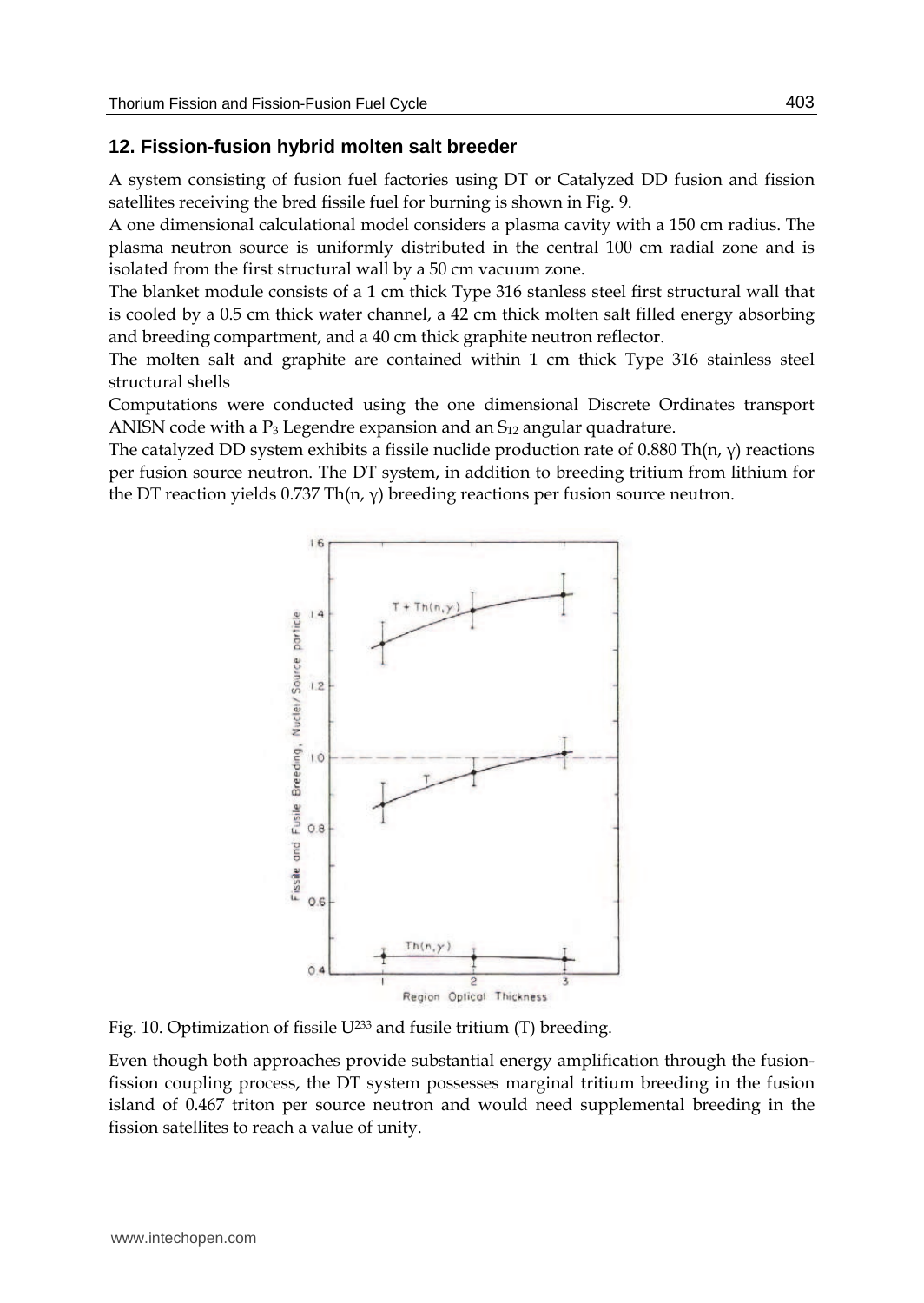The largest Th(n, $\gamma$ ) reaction rate (0.966) occurs when the sodium salt is used in conjunction with the DT reaction. For this case, however, the tritium required to fuel the plasma must be supplied to the system, since that produced in the blanket would be negligible  $(3.18x10^{-3})$ . A system of such kind has been proposed and studied by Blinken and Novikov.

A catalyzed or semi-catalyzed DD fusion cycle will not need tritium breeding. Both the DT and Catalyzed DD approaches provide substantial energy amplification through the fusionfission coupling process. However, the DT system possesses marginal tritium breeding in the fusion island and would need supplemental breeding in the fission satellites to reach a value of the tritium breeding ratio unity.

As a first generation cycle, a DT fusion cycle needs serious consideration of its tritium breeding potential. Enhancement of the fusile breeding would require the use of neutron multipliers and optimized flux trap geometrical configurations.

# **13. Discussion**

Thorium supplies constitute a yet unused energy resource (Taylor, 1964). They occur primarily in the rare earth ore mineral Monazite and the thorium mineral thorite. The size of the global resource is estimated at  $1.3x10<sup>6</sup>$  metric tonnes of ThO<sub>2</sub>. The USA and Australia hold the world's largest known reserves with uncertain estimates ranging from 0.19x10<sup>6</sup> - $0.44x10<sup>6</sup>$  metric tonnes of ThO<sub>2</sub>. Many of the USA reserves sizes are not known, as a result of unavailable data for lack of economical extraction attractiveness without an energy use option for thorium.

The main international rare earths processors presently opt to process only thorium-free feed materials to avoid its radioactive content, even though they still have to cope with the radioactive isotope Ce142 which occurs in cerium. This has been negative for the low-cost monazite ores and other thorium bearing ores. This could change in the future if thorium is adopted as a byproduct for energy use. Supplies of rare earth elements are globally available in the international trade pipeline from diverse sources without discerned immediate shortages or bottlenecks.

Thorium occurs associated with uranium in some ores such as Thorite  $(Th,U)SiO<sub>4</sub>$  and, if exploited, would help expand the known U resource base.

Other ores are associated with rare earth elements or lanthanides such as monazite (Ce, La,Y,Th)PO4 which also contain other economically significant metal occurrences such as yttrium. In this case, Th as a fuel resource could be extracted for future energy applications as a byproduct of the other more important rare earth elements extraction process until such time when primary Th ores such as thorite and monazite would be exploited.

Four approaches to a thorium reactor are under consideration:

- 1. Use of a liquid molten Th fluoride salt,
- 2. Use of a pebble bed graphite moderated and He gas cooled reactor,
- 3. The use of a seed and blanket solid fuel with a Light Water Reactor (LWR) cycle,
- 4. A driven system using fusion or accelerator generated neutrons.

A concern is the potential risks to sustained economical development and of conflicts, both domestic and international, over the distribution of ever scarcer and more expensive resources. A pessimistic view maintains that the available resources cannot keep up with population and income growth, resulting in poverty and conflict for access to them. The optimistic view is that the market incentives will spur the birth of new approaches and solutions. The flaring of the first and second Gulf Wars had an element of the control of the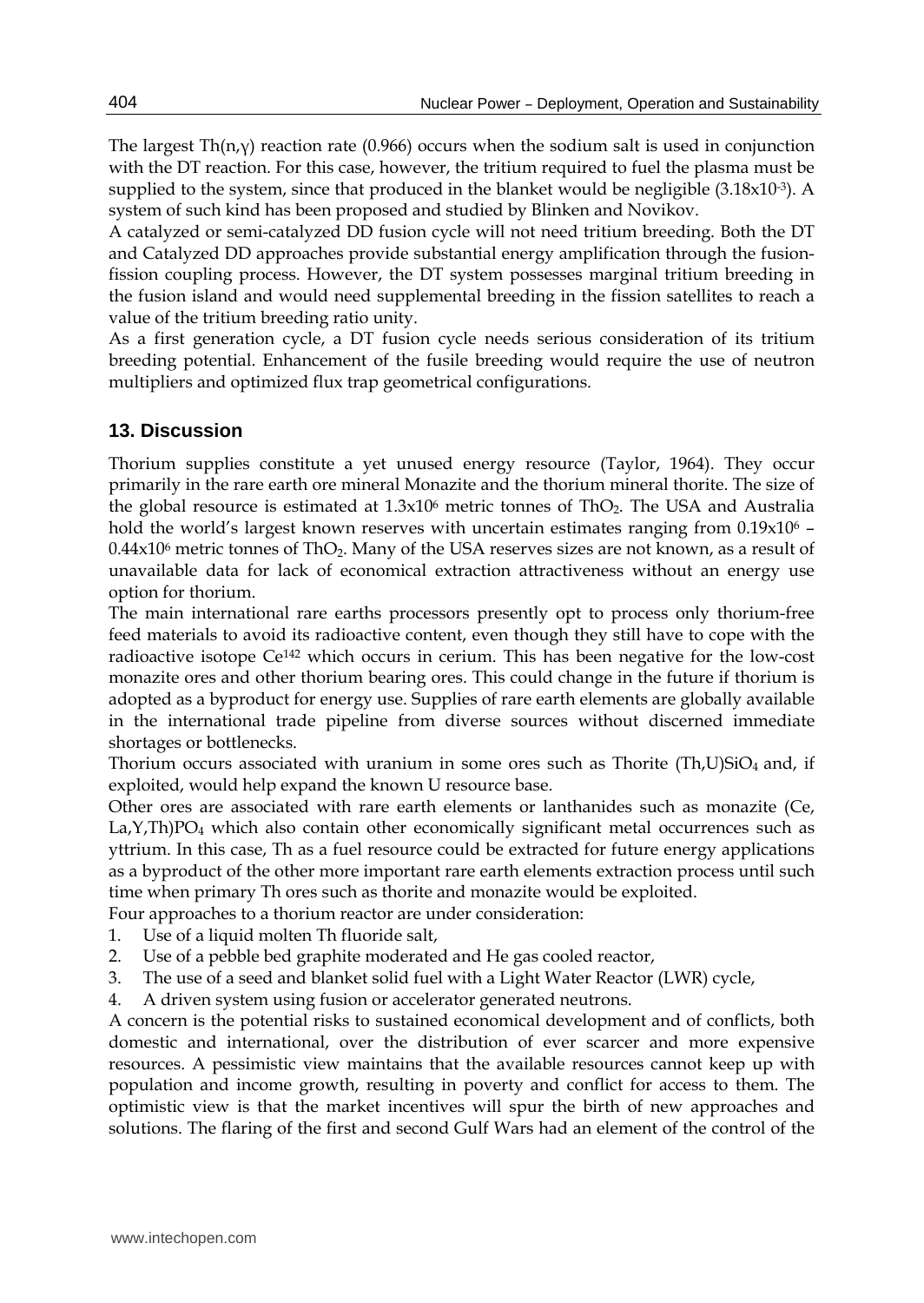Middle Eastern petroleum resources. Earlier, an oil embargo of Japan by the USA was followed two months later by the attack on Pearl Harbor.

The sober way to deal with temporary resource shortages is to wait long enough for the price increases to encourage the development of new resources and/or substitutes.

The Station Blackout accident, caused by a combined earthquake and tsunami event at the Fukushima Daiichi reactors on March 11, 2011 will lead to a reconsideration of the relative advantages and disadvantages of the existing  $U^{238}$ -Pu<sup>239</sup> fuel cycle against the alternative Th232-U233 fuel cycle.

#### **14. References**

H. A. Bethe, "The Fusion Hybrid," Nucl. News, Vol. 21, 7, 41, May 1978.

- S. S. Rozhkov and G. E. Shatalov, "Thorium in the Blanket of a Hybrid Thermonuclear Reactor," Proc. U.S.-USSR Symp. Fusion-Fission Reactors, July 13-16, 1976, CONF-760733, p. 143, 1976.
- V. L. Blinkin and V. M. Novikov, "Symbiotic System of a Fusion and Fission Reactor with Very Simple Fuel Reprocessing," Nucl. Fusion, Vol. 18, 7, 1978.
- Jungmin Kang and Frank N. von Hippel, "U-232 and the Proliferation Resistance of U-233 in Spent Fuel," Science and Global Security, Volume 9, pp. 1-32, 2001.
- M. M. H. Ragheb, R. T. Santoro, J. M. Barnes, and M. J. Saltmarsh, "Nuclear Performance of Molten Salt Fusion-Fission Symbiotic Systems for Catalyzed Deuterium and Deuterium-Tritium Reactors," Nuclear Technology, Vol. 48, pp. 216-232, May 1980.
- M. Ragheb, "Optimized Fissile and Fusile Breeding in a Laser-Fusion Fissile-Enrichment Flux Trap Blanket," Journal of Fusion Energy, Vol. 1, No.1, pp.285-298, 1981.
- M. M. H. Ragheb, G. A Moses, and C. W. Maynard, "Pellet and Pellet-Blanket neutronics and Photonics for Electron Beam Fusion," Nucl. Technol., Vol. 48:16, April 1980.
- M. Ragheb and S. Behtash, "Symbiosis of Coupled Systems of Fusion D-3He Satellites and Tritium and He3 Generators," Nuclear Science and Engineering, Vol. 88, pp. 16-36, 1984.
- M. Ragheb and C. W. Maynard, "On a Nonproliferation Aspect of the Presence of U232 in the U233 fuel cycle," Atomkernenergie, 1979.
- M. M. H. Ragheb, M. Z. Youssef, S. I. Abdel-Khalik, and C. W. Maynard, "Three-Dimensional Lattice Calculations for a Laser-Fusion Fissile Enrichment Fuel Factory," Trans. Am. Nucl. Soc., Vol. 30, 59, 1978.
- M. M. H. Ragheb, S. I. Abdel-Khalik, M. Youssef, and C. W. Maynard, "Lattice Calculations and Three-Dimensional Effects in a Laser Fusion-Fission Reactor," Nucl. Technol. Vol. 45, 140, 1979.
- J. A. Maniscalco, L. F. Hansen, and W. O. Allen, "Scoping Studies of U233 breeding fusion fission hybrid," UCRL-80585, Lawrence Livermore Laboratory, 1978.
- L. M. Lidsky, "Fission-fusion Systems: Hybrid, Symbiotic and Augean," Nucl. Fusion, Vol. 15, 1975.
- J. D. Lee, "The Beryllium/molten salt blanket-a new concept," UCRL-80585, Lawrence Livermore Laboratory, 1979.
- M. M. H. Ragheb and C. W. Maynard, "Three-dimensional cell calculations for a fusion reactor gas-cooled solid blanket," Atomkernenergie (ATKE) Bd. 32, Lfg. 3, 159, 1978.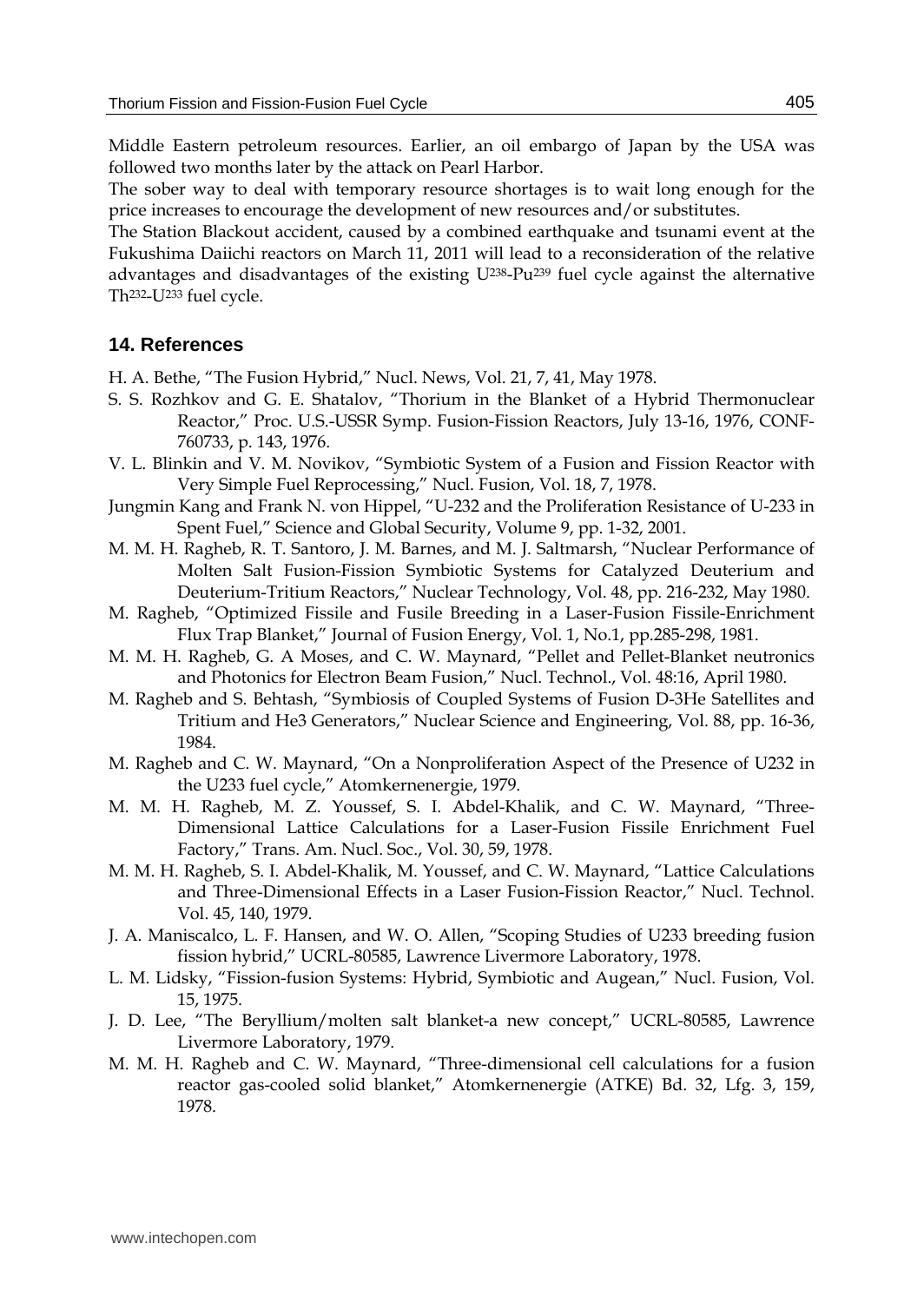- James B. Hedrick, "Thorium in the United States," "1st Thorium Energy Alliance Conference, The Future Thorium Energy Economy," Kellog Conference Center, Gallaudet University, Washington D. C. 2002-3695, USA, October 19-20, 2009.
- Robert Hargraves, "Aim High," "1st Thorium Energy Alliance Conference, The Future Thorium Energy Economy," Kellog Conference Center, Gallaudet University, Washington D. C. 2002-3695, USA, October 19-20, 2009.
- Bradley S. Van Gosen, Virginia S. Gillerman and Theodore J. Armbrustmacher, "Thoriun Resources of the United States-Energy Resources for the Future?" Circular 1336, USA Geological Survey, USGS, Reston, Virginia, 2009.
- Magdi Ragheb, "Nuclear Age Elements," in: "Nuclear, Plasma and Radiation Science, Inventing the Future,"
	- https://netfiles.uiuc.edu/mragheb/www, 2010.
- Magdi Ragheb, "Uranium Resources in Phosphate Rocks," in: "Nuclear, Plasma and Radiation Science, Inventing the Future,"
	- https://netfiles.uiuc.edu/mragheb/www, 2010.
- WNA, World Nuclear Association, "Thorium," http://www.world-nuclear.org/info/inf62.html, 2009.
- James B. Hedrick, "2007 Minerals Yearbook," USGS, September 2009.
- Jungmin Kang and Frank N. von Hippel, "U-232 and the Proliferation Resistance of U-233 in Spent Fuel," Science and Global Security, Volume 9, pp. 1-32, 2001.
- Magdi Ragheb, "The Global Status of Nuclear Power," in: "Nuclear, Plasma and Radiation Science, Inventing the Future," https://netfiles.uiuc.edu/mragheb/www, 2010.
- S. R. Taylor, "Abundances of Chemical Elements in the Continental Crust: a New Table," Geochim. Cosmochim. Acta, 28, 1273, 1964.